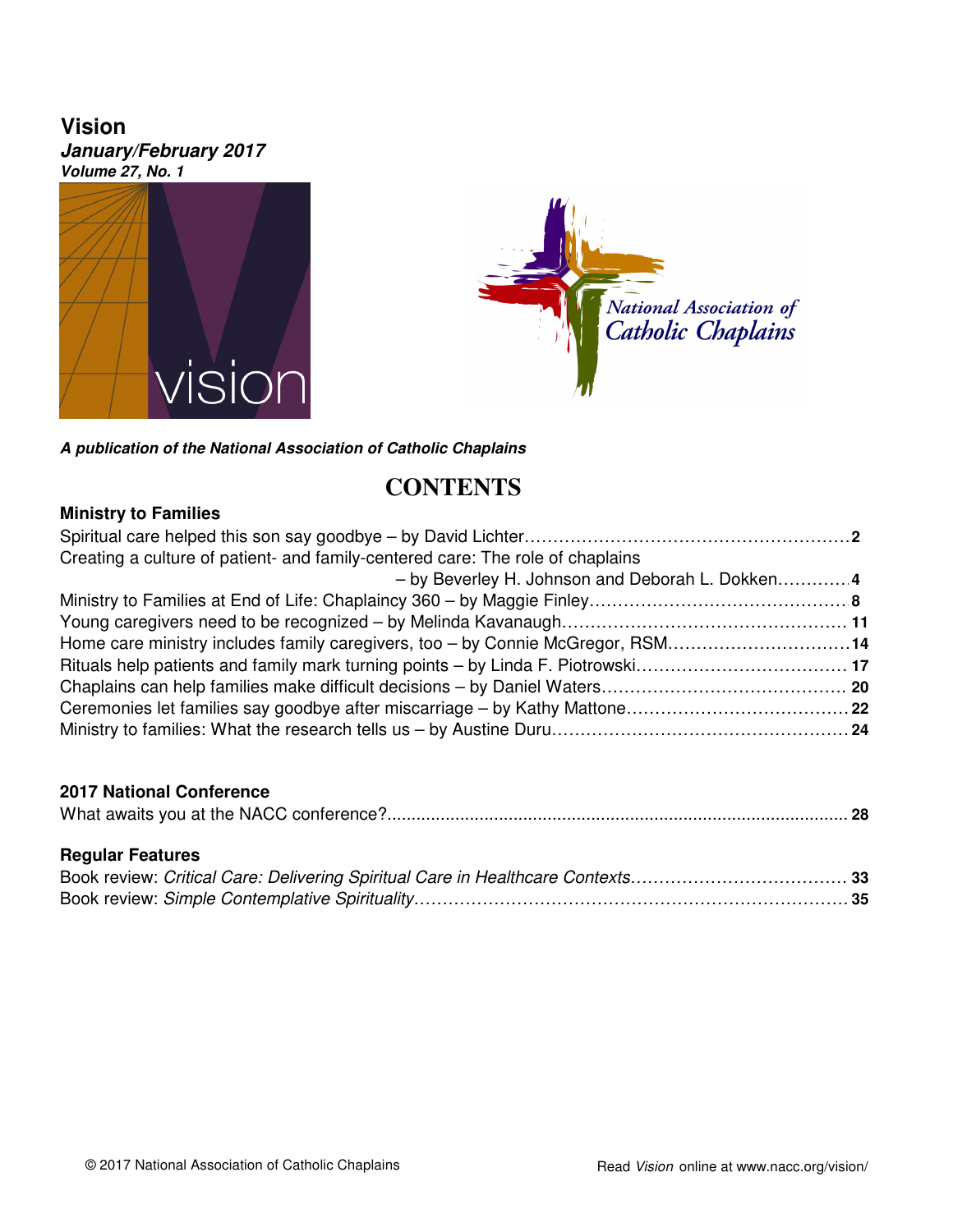*Vision, January/February 2017 - www.nacc.org/vision*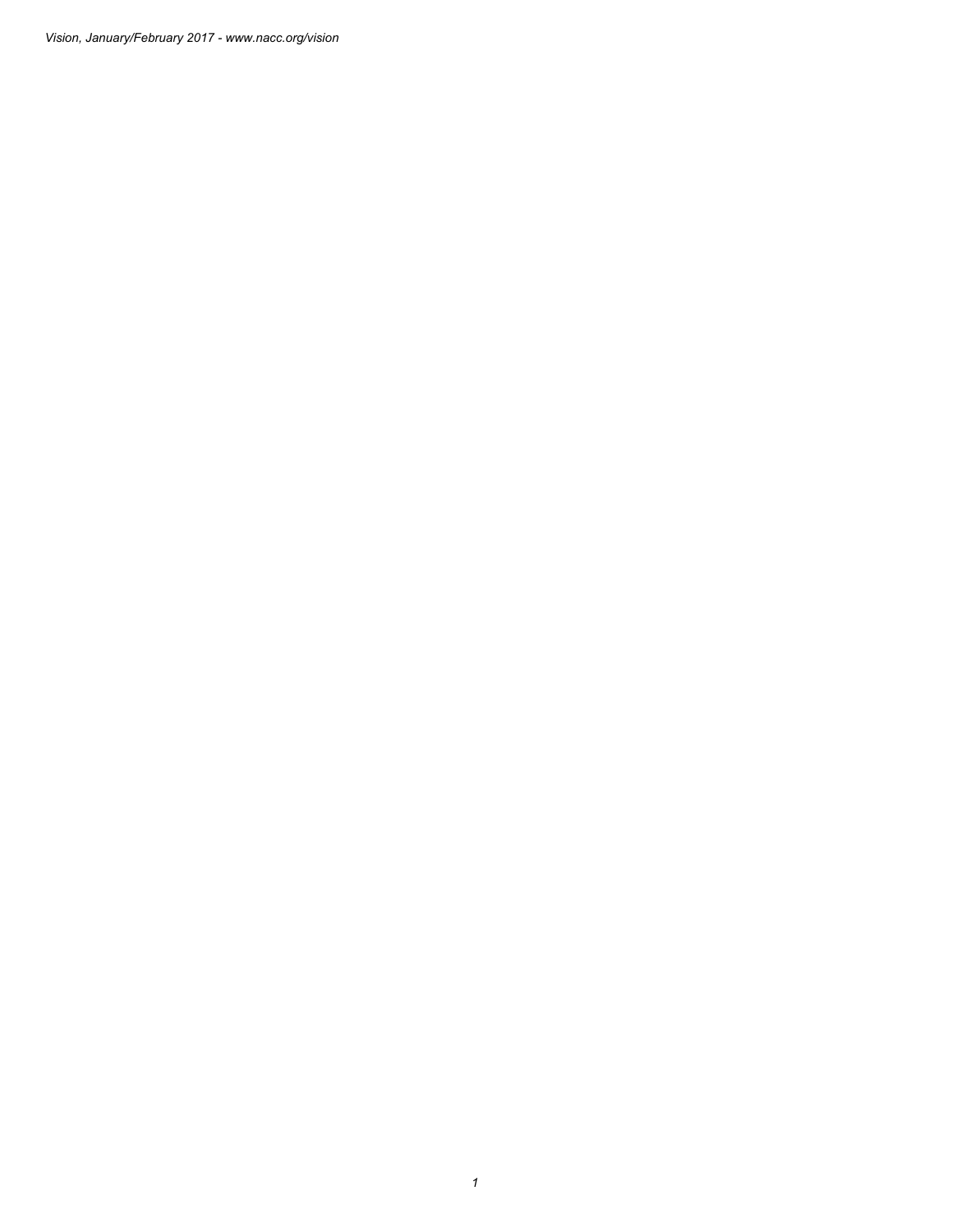# Spiritual care helped this son say goodbye

# By David Lichter Executive Director

After my mother was diagnosed with a severe hemorrhagic stroke, we decided to move her from one hospital system to another. The main reason was the lack of communication and the way we were treated at the first location. At the system we left, the physician talked quickly with us at the bedside of our mother, as if Mom were not there, and was pretty dismissive of her outlook, providing us just basic information and not engaging us in the treatment process.

But when we arrived at Mom's new hospital, the physician quickly ushered my brother and me into an office, asked how we were doing, expressed empathy at what Mom and we were going through, showed us a computer image of Mom's brain, and sketched on a piece of paper exactly what had happened to her — and what would occur in the coming hours. Then he explained that anything we wanted to do at that point for Mom would be for our benefit, not hers.

This physician, who was of the Muslim faith, was also aware of our Catholic faith. We felt relief at knowing the facts, comfort at the physician's concern for Mom and what she was going through, and confidence in the palliative care treatment that could be provided. We were at peace with moving her to a palliative care floor, where she lived another 24 hours. Over that time, our family was visited by a volunteer, who brought a prayer shawl. A chaplain stopped by to see how we were doing and offered to have us exchange memories of Mom. A priest stopped to see if we wanted the Sacrament of Anointing for her. Every time the palliative care nurse stopped in, she commented, "Gee, I am so sorry your mom and you have to go through this," as she stroked Mom's head and arms. With Mom's final breath, we were deeply appreciative of having moved her to this healthcare facility.

This issue of Vision is dedicated to ministering to the needs of families of patients and residents. When the 2001 White Paper on Professional Chaplaincy was published, the fourth section was titled, "The Benefits of Spiritual Care Provided by Professional Chaplains," with the fifth subsection on "Caring for Families." It offered insights, based on research at the time, and a conclusion: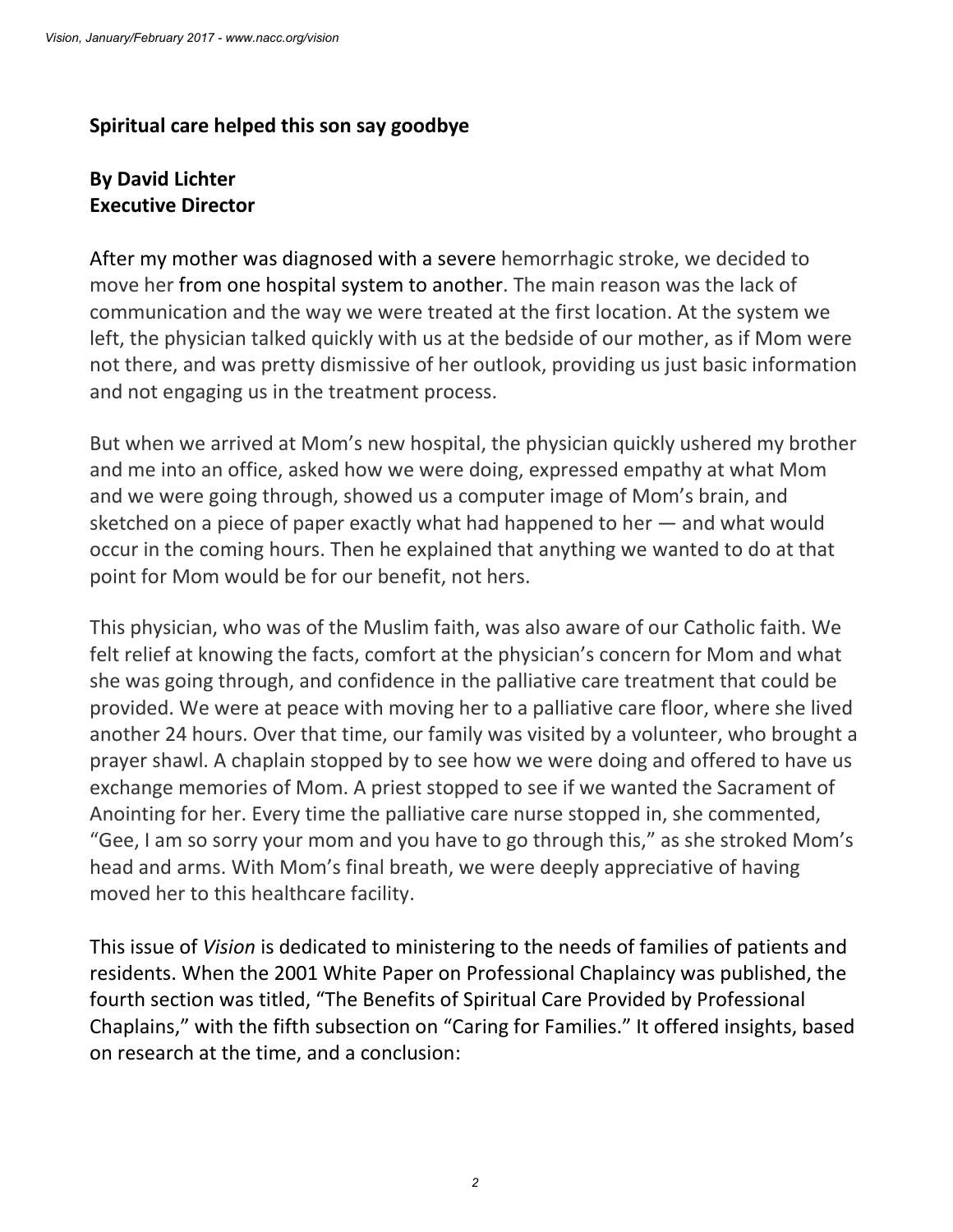- Often family members experience similar or more intense distress than their hospitalized loved ones. In some studies, patients have indicated that one of the most important chaplaincy functions is helping their family members with feelings associated with illness and hospitalization (Carey, 1973; Carey, 1985).
- In one study, 56 percent of the families identified religion as the most important factor in helping them cope with their loved one's illness (Koenig, Hover, Bearon, & Travis, 1991).
- In another study, family members rated spiritual care from chaplains more highly than did patients (Vandecreek, Thomas, Jessen, Gibbons & Strasser, 1991).

Conclusion: Families rely on religious and spiritual resources to cope with the high levels of distress during a loved one's illness. A chaplain's care for family members has a positive impact.

Certainly, our family experience of the physician, nurse, and spiritual care staff during those final hours of Mom's life left an indelible impression on us. They helped us chose the best care possible, and supported us and our extended family as we said our goodbyes. As chaplains, we can't underestimate what the family is going through, whether it's the intensity of strained family dynamics during tough decision-making or the quiet letting go of a loved one.

We are deeply grateful for all the ways chaplaincy ministry tends to the needs of family members in vulnerable times. Thank you for your ministry.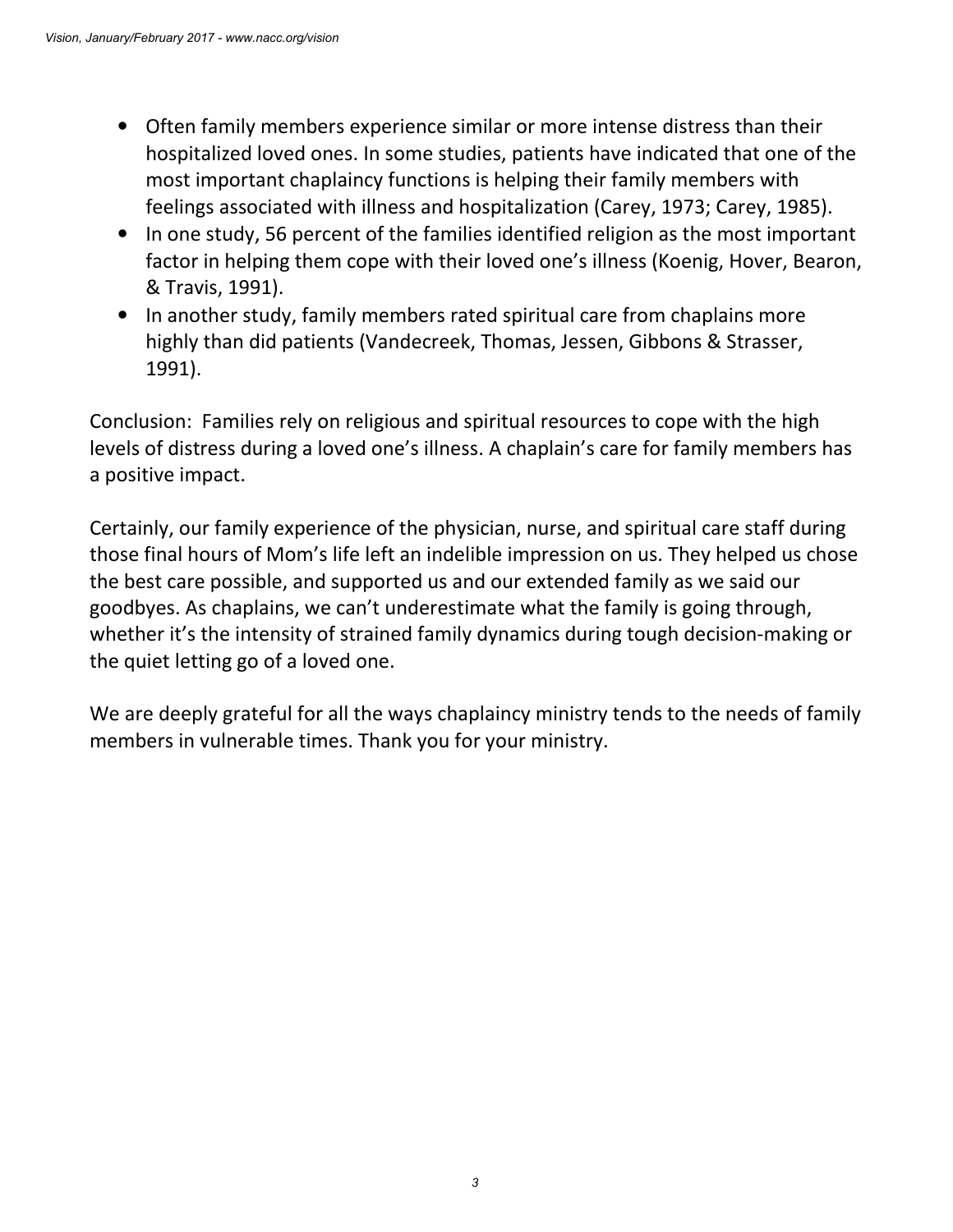# Creating a culture of patient- and family-centered care: The role of chaplains

# By Beverley H. Johnson and Deborah L. Dokken

In 2001, Christina Puchalski wrote, "Compassionate care calls physicians to walk with people in the midst of their pain, to be partners with patients rather than experts dictating information to them.

In that excerpt from The Role of Spirituality in Health Care, Puchalski, a leading advocate for integrating spirituality into the practice of medicine, aptly describes the essence of patient- and family-centered care. PFCC is defined as:

An approach to the planning, delivery, and evaluation of healthcare that is grounded in mutually beneficial partnerships among healthcare providers, patients, and families. It redefines the relationships in healthcare by placing an emphasis on collaborating with people of all ages, at all levels of care, and in all healthcare settings. This collaboration assures that healthcare is responsive to the priorities, preferences, and values of individual patients and their families.

In patient- and family-centered care, patients and families themselves define "family" and determine how they will participate in care and decisionmaking. A key goal is to promote the health and well being of both individuals and families and to maintain their dignity and control (Johnson and Abraham, 2012, p. 4).

Patients and families are experts about their own lives, experiences, and health. As a result, they can be essential allies for quality and safety — not only in direct care but also in quality improvement and other healthcare redesign initiatives.

Within hospitals and health systems, chaplains can play an important role in advancing those core concepts by interacting directly with patients and families. Often clinicians and staff are uncomfortable discussing spirituality or religion. Yet "most Americans consider themselves either religious or spiritual ... many view spirituality as a vital aspect of the illness experience." (Feudtner, 2003). Various studies have shown that patients want clinicians to understand their spiritual beliefs (Puchalski, 2001).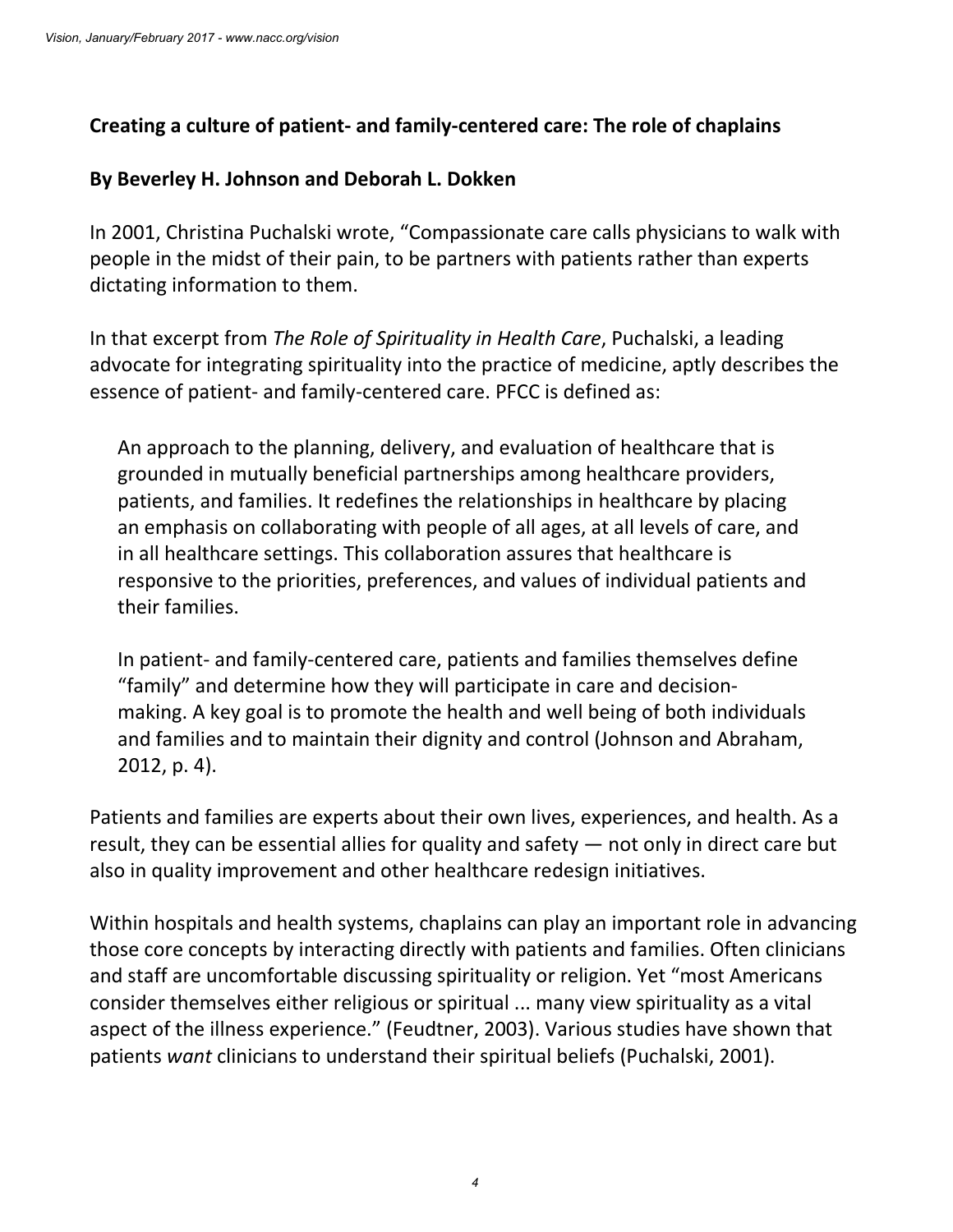Understanding spirituality in the lives of patients and families is an important step in building partnerships that benefit both care and decision-making. Chaplains are uniquely qualified to raise this issue and, as a result, can:

- Help patients and families identify and articulate their values and beliefs, especially related to illness, suffering, and even dying.
- Work with patients and families to communicate those values and beliefs to clinicians and staff.
- Support patients and families in decision-making about treatment options, consideration of withdrawal of treatment, and other complex ethical questions.
- If necessary, with end-of-life care, facilitate rituals and meaning-making that support the spiritual values and beliefs of families.

Just as chaplains have an important role with patients and families related to PFCC and its core concepts, they also can be very helpful in working with staff, clinicians, and trainees. They can offer support in difficult or complex cases, or educate them about spirituality and its importance to many patients and families, and help them feel comfortable discussing it. They can also introduce tools like Puchalski's FICA questions, adapted by George Fitchett, to use in taking "spiritual histories" of both patients and families.

F: What is your faith or belief? I: Is it important to you? C: Are you a part of a religious community? A: How would you like me to address these issues with you? (Fitchett, 2002)

For many healthcare organizations, a commitment to patient- and family-centered care represents a profound change in organizational culture  $-$  a shift from expertise being held solely by clinicians to sharing expertise and decision-making in partnerships with patients and families. In addition to their direct work with patients and families and staff, chaplains have knowledge, skills, and insights that can be applied more broadly within hospitals and health systems as they advance the practice of patient- and family-centered care.

At a number of hospitals and health systems, chaplains actually lead PFCC initiatives. For example, at SSM Health Wisconsin, NACC member Austine Duru, MDiv, MA, BCC, is the regional director of mission, ethics, and pastoral care. He also serves as co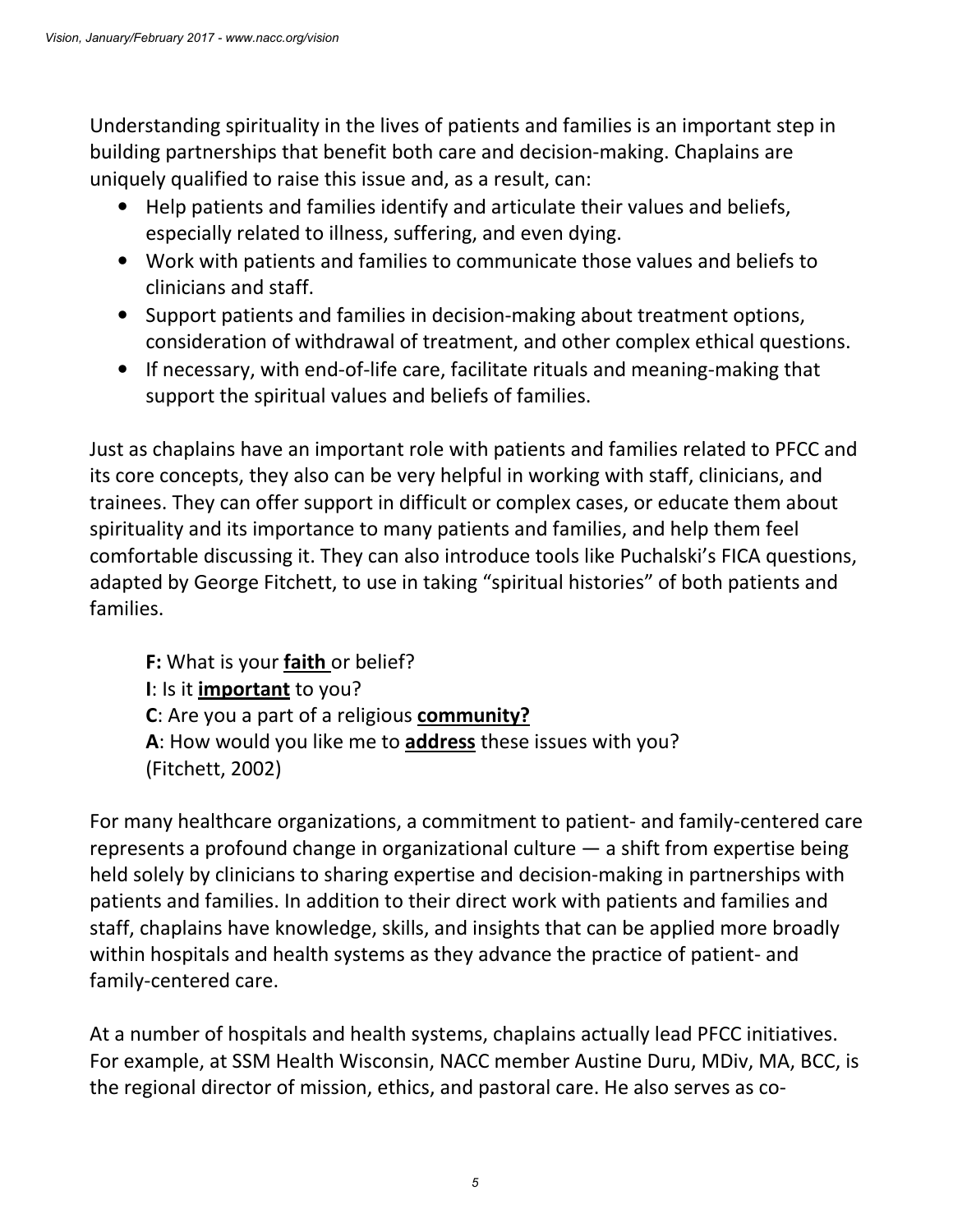facilitator for the Patient and Family Advisory Council and on a steering committee that promotes patient- and family-centered care at SSM Health St. Mary's, Madison.

#### Patient and family-centered care is based on four core concepts:

- Dignity and respect. Healthcare practitioners listen to and honor patient and family perspectives and choices. Patient and family knowledge, values, beliefs, and cultural backgrounds are incorporated into care.
- Information sharing. Healthcare practitioners communicate and share complete and unbiased information with patients and families in ways that are affirming and useful. Patients and families receive timely, complete, and accurate information in order to effectively participate in care and decision-making.
- Participation. Patients and families are encouraged and supported in participating in care and decision-making at the level they choose.
- Collaboration. Patients, families, practitioners, and healthcare leaders collaborate in policy and program development, implementation, and evaluation; in facility design; and in professional education and research, as well as in the delivery of care (Adapted from Johnson and Abraham, 2012).

Even if they do not lead the initiative, chaplains can also serve on patient and family advisory councils or nominate potential patient and family advisors. They can serve on teams charged with changing policies that restrict the presence of families (visiting hours) and implementing welcoming policies and practices. Chaplains often are sensitive to people's emotions and to the relationships within groups. When quality improvement or safety teams are trying to advance PFCC, chaplains can help address fears, concerns, and discomfort of staff about working in new ways — in partnership with patients and families.

For example, as members of teams changing policy and practice about family presence during resuscitation, chaplains can bring new insights about supporting both families and staff and clinicians involved in codes.

Less formally, chaplains can be actively involved in patient/family meetings, especially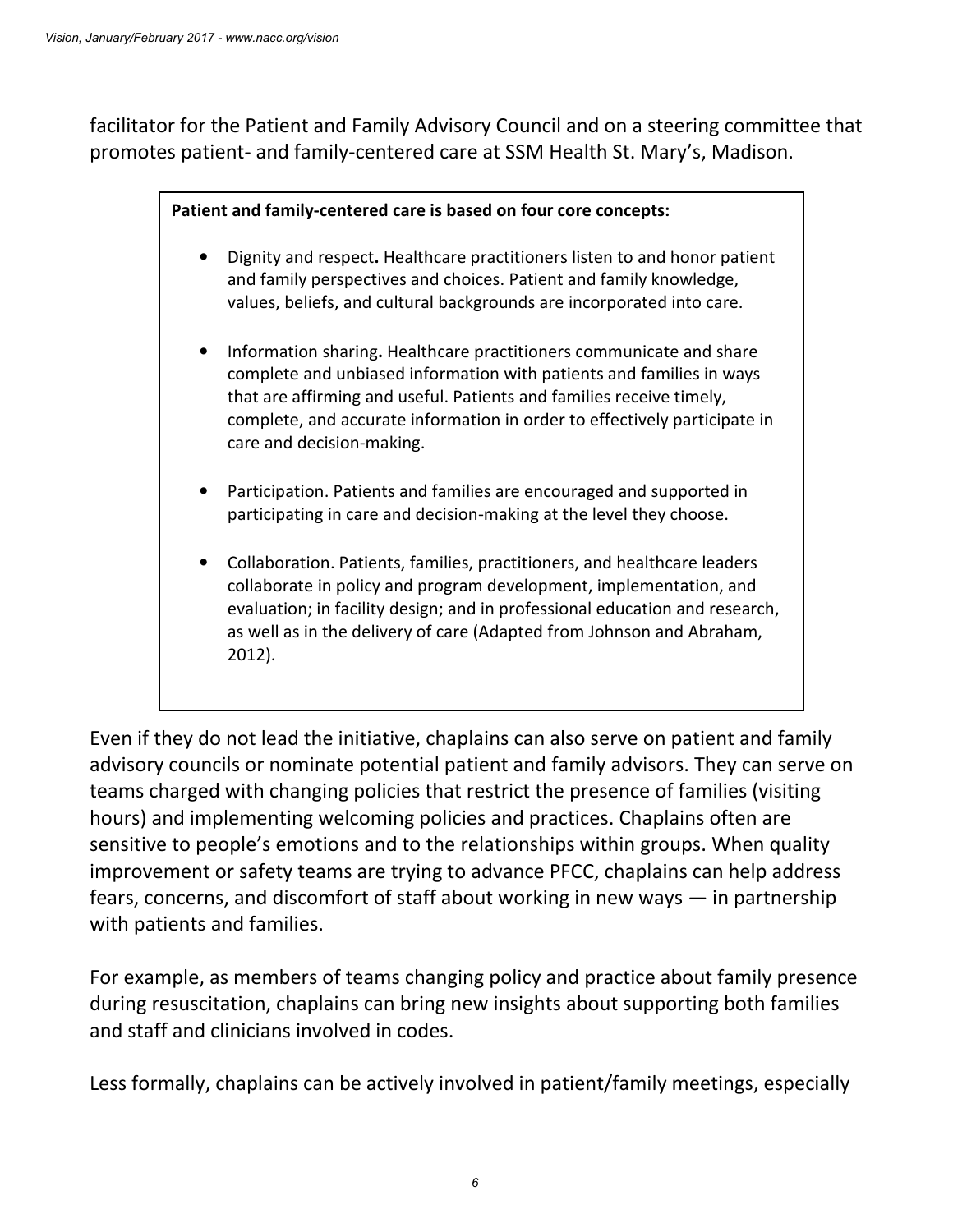at the time of discharge and other transitions in care, and help identify and contact community supports for patients and families, including religious communities.

Patient- and family-centered care, and its emphasis on building authentic partnerships with patients and families, requires the commitment of every member of the interdisciplinary team. Chaplains can play an invaluable role in supporting patients, families, and staff but also in advancing institution-wide PFCC initiatives.

Beverley H. Johnson is president and Deborah L. Dokken is family consultant of the Institute for Patient- and Family-Centered Care (www.ipfcc.org), which provides national and international leadership to advance patient- and family-centered care in all healthcare settings.

# References:

Feudtner, C., Haney, J., and Dimmers, M.A. (2003). Spiritual care needs of hospitalized children and their families: A national survey of pastoral care providers' perceptions. Pediatrics, 111(1), 67-72.

Fitchett, G. (2002). Assessing Spiritual Needs: A Guide for Caregivers. Academic Renewal Press.

Johnson B.H., Abraham, M.R. (2012). Partnering with Patients, Residents, and Families — A Resource for Leaders of Hospitals, Ambulatory Care Settings, and Long-Term Care Communities. Bethesda, MD: Institute for Patient- and Family-Centered Care.

Puchalski, C.M. (2001). The role of spirituality in healthcare. Proceedings (Baylor University. Medical Center), 14(4), 352–357.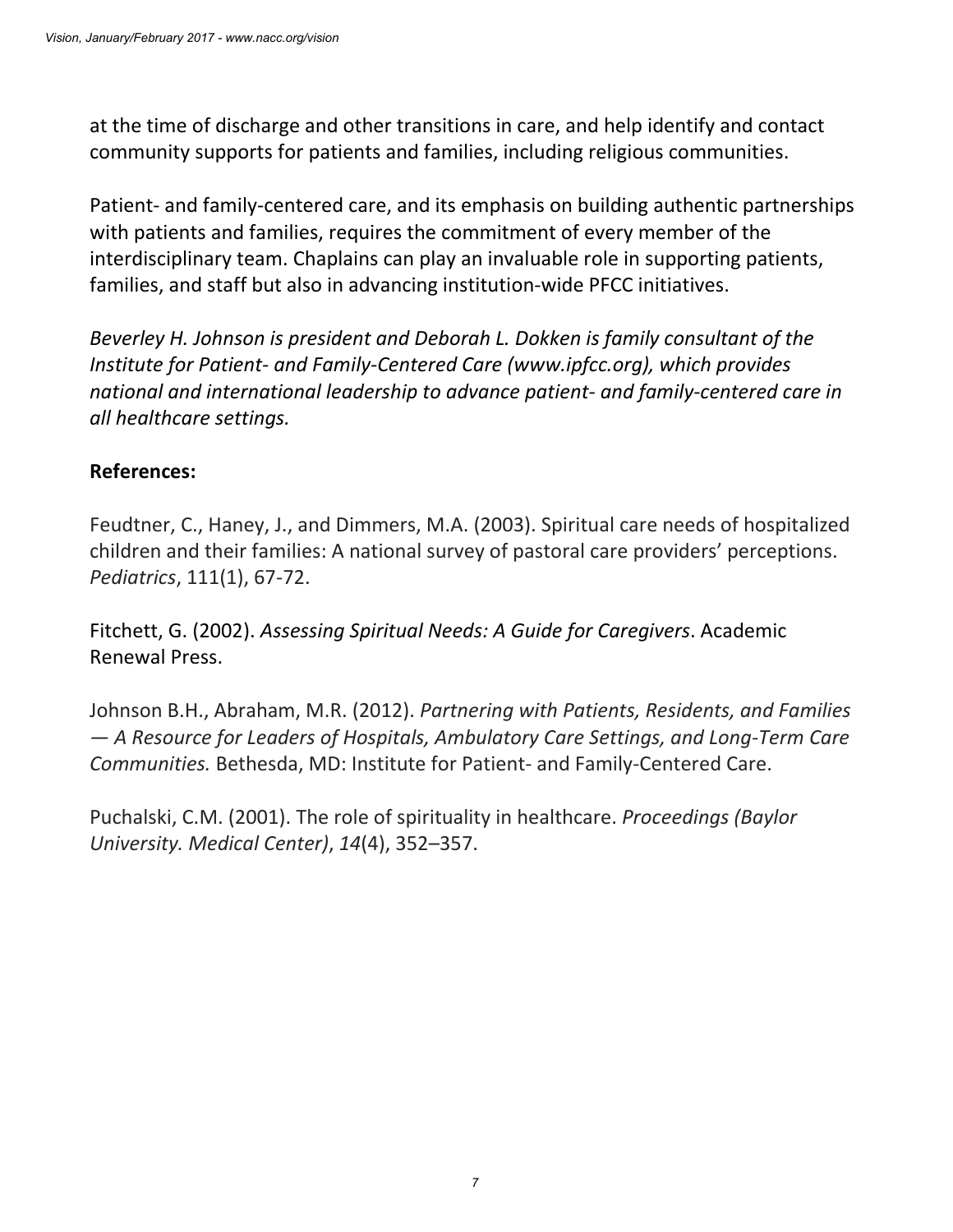# Ministry to Families at End of Life: Chaplaincy 360

## By Maggie Finley

During a recent visit, friend and former colleague Rev. Charlotte Keyes of Providence Hospice of Seattle and I talked about ministry to families as the rule rather than the exception in hospice care. Charlotte agrees with me that when someone is sick, in a manner of speaking, the whole family is sick. Illness is a crucible experience for families, making members vulnerable, bringing out the best and the worst in everyone. Charlotte remarked, "When it comes down to it, hospice chaplaincy is being present and aware of family dynamics."

Charlotte makes no assumptions about whom she is actually there to support in any given visit. During one initial assessment, although the patient's daughter had requested a chaplain referral for her father, she was the one who ultimately needed support. Meanwhile, the patient slept soundly throughout. The daughter led with the belief that her father "is having trouble letting go." Charlotte listened intently while the daughter shared a family history fraught with verbal and physical abuse, the scope of which included her mom and two sisters. She still wanted to care for dad, convinced he loved them as much as he could. Since coming to grips with his powerlessness to control his temper, she found it in her heart to forgive him because he was a good provider. Near the end of the visit, the daughter was surprised to feel "a burden had been lifted." Charlotte remains open and accessible to her as well as anyone else who might enter into the patient's narrative.

Our conversation also reminded me that hospice ministry is about kinship, since we may begin to see part of a patient's legacy in its multi-generational dimension. One family with whom I grew into a genuinely pastoral relationship over the course of about 2 1/2 years, spanned four generations. Initially, my bimonthly visits were divided between the nonagenarian patient, Greta, and her caregiver son, Dale (all names have been changed). Protestant and Canadian, they were without formal faith affiliation in Washington. I became something of a pastor figure. Having built a trusting relationship, Dale approached me about the funeral when his eldest son died unexpectedly. It gave me an opportunity to meet other family members of whom I'd previously only heard. My follow-up bereavement

*8*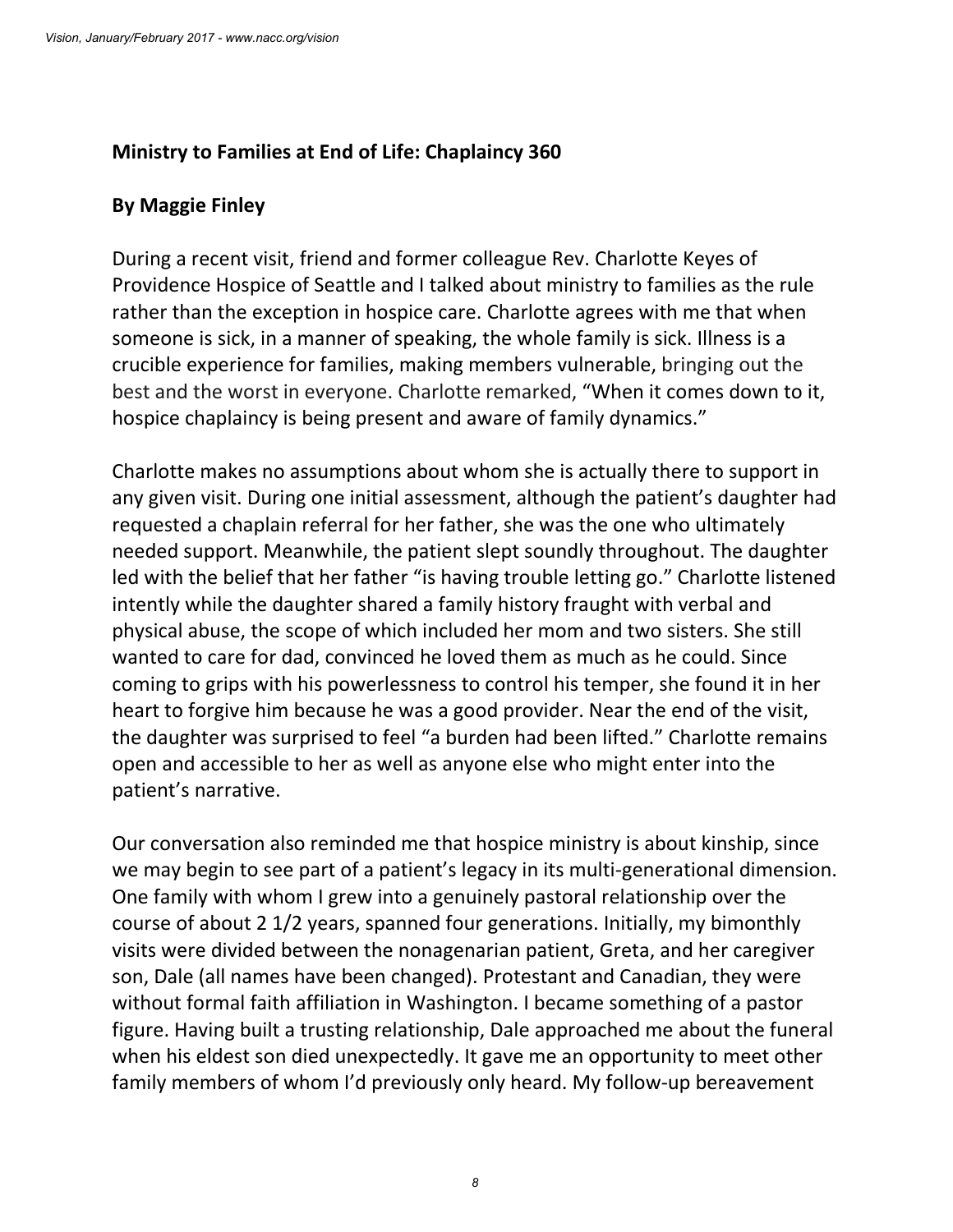visit included Dale as well as his adult children, along with their spouses and children.

Only six months later, Dale disclosed his wife's newly diagnosed cancer. Since Dana was admitted to a Providence-aligned hospital for surgery, at the couple's request, I made a post-op visit, on a day otherwise dedicated to hospice admits. Dale, along with extended family from both sides of the border, arranged their visit to coincide with my time on the floor. A good number were assembled, so I chose to introduce myself via ritual, in response to Dana's request for shared prayer while incorporating the loved ones' healing touch and storytelling into our time together.

I don't know how long it was after Dana's discharge that Greta, my matriarchal patient, died. I kept my promise to her and her family to preside at her funeral. I was honored to be the one to help these people whom I'd come to know begin the process of mourning the loss of beloved Mum.

During Greta's last few months, Dale expressed his own health concerns. Neither of us anticipated that merely a month after his mother's death, during what was simultaneously my last and only bereavement visit, he would discover that his own cancer, in remission for years, had returned. This wasn't an easy context to end our formal relationship.

But there's a postscript to the story. Dale stayed in touch by mail, so we exchanged occasional notes and holiday cards. Once I retired, he said he'd welcome a visit, so I did. He processed feelings about the outcome of cancer treatment and said, "I'm not sure I'll make it."

I didn't hear anything for a while. Then a chaplain acquaintance in another healthcare system tracked me down: Dale wanted to reconnect if possible. In a phone call, his son and daughter let me know that he was only expected to live another 72 hours. "Dad would want to see you before he dies," they said. "Your presence would mean a lot to the whole family." Acting on my intuition, I visited immediately. On arrival, Dale was fairly unresponsive, although he'd been awake and oriented less than an hour before. His breaths were barely perceptible, some far apart. I called his name, held his hand and talked to him. He knew I was there.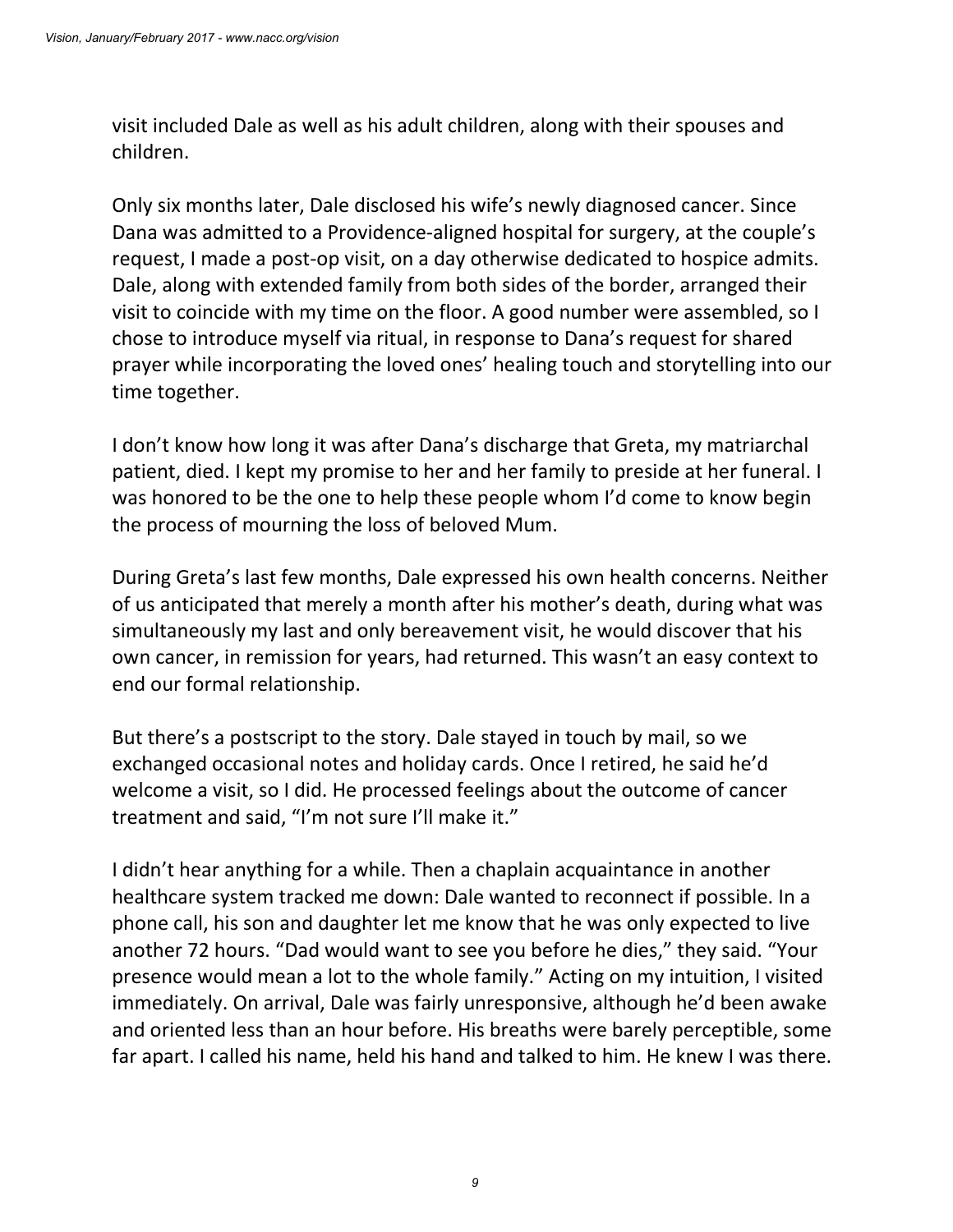He managed to open his eyes momentarily and drew a few more breaths — then tranquilly, his last. I was moved to silence.

Finally, I said, "What more can I do?" Dale's children asked for bedside prayer, and I began with lines from Greta's favorite childhood prayer. I moved us into spontaneous prayers and storytelling. I encouraged the family to bless him in their own words or with loving gestures, to "prepare Dale for the next chapter in his journey."

I'm forever humbled by what seemed his willingness to wait for me (see the book "Final Gifts") before making his transition: dying peacefully, surrounded by many loved ones. His parting gift to me was not only the privilege of midwifing his death, but a sense of having come full circle in my hospice ministry to four generations of the same family. I won't forget.

Maggie Finley, BCC, is a retired chaplain from Providence Hospice of Seattle.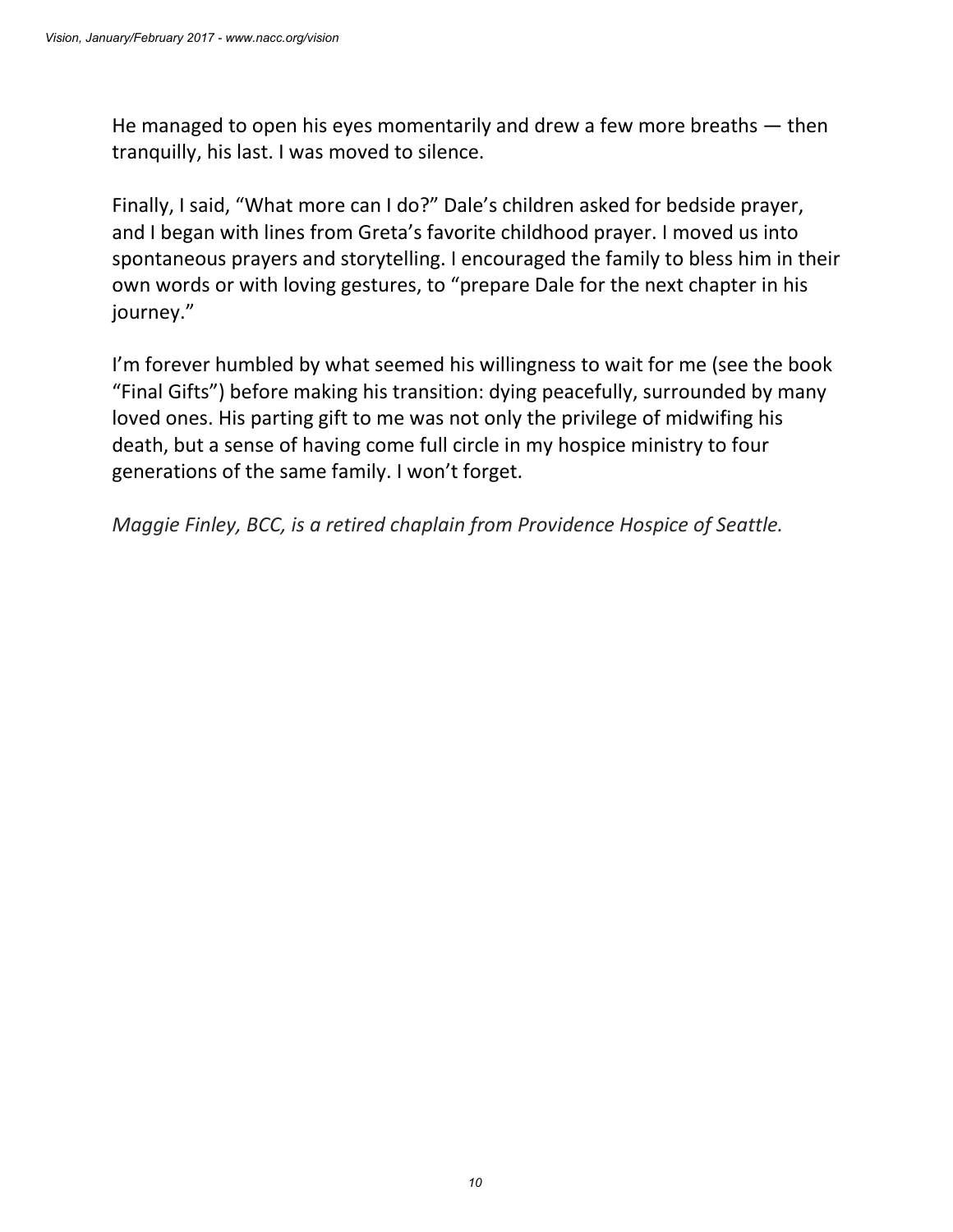### Young caregivers need to be recognized

#### By Melinda Kavanaugh

Walking into Rick's house, I saw his wife struggling with his hospital bed in the living room, looking drained. I was the social worker doing an in-home visit to assess care needs.

When I sat down to talk to her about the stress of caregiving and what kinds of support she needed, I noticed their son carrying several cans of liquid over to Rick. Having worked with many patients who are unable to swallow on their own, I knew these were going to be given to Rick via the feeding tube inserted into his abdomen.

"Do you need help?" I asked.

"No, I know how to feed him and clean the tube on my own," he said. He was 10 years old.

I realized at that moment he was also a caregiver. I also guessed that no one recognized this, or the specific ways it could be affecting him.

How many times have you seen the difficulties of caregiving? Walked into a home and thought, "How does this family do it?" Like me, you may have assumed the role of caregiver fell only to the adult in the home — unaware that children and youth are often extremely involved in day-to-day care. Yet it is estimated that 1.4 million children and youth ages 8-18 exist on the fringes of caregiving with little acknowledgement or support even from those most engaged with the family during this time — social workers, nurses, and chaplains.

We are still learning about caregiving youth — the caregiving experience through their eyes, what they do, and how it affects them. There is astonishingly little attention paid to them. Recently, after completing a review of the literature, I discovered that only 22 research papers have been published on youth caregivers; this is in comparison to thousands of research papers that address adult caregivers.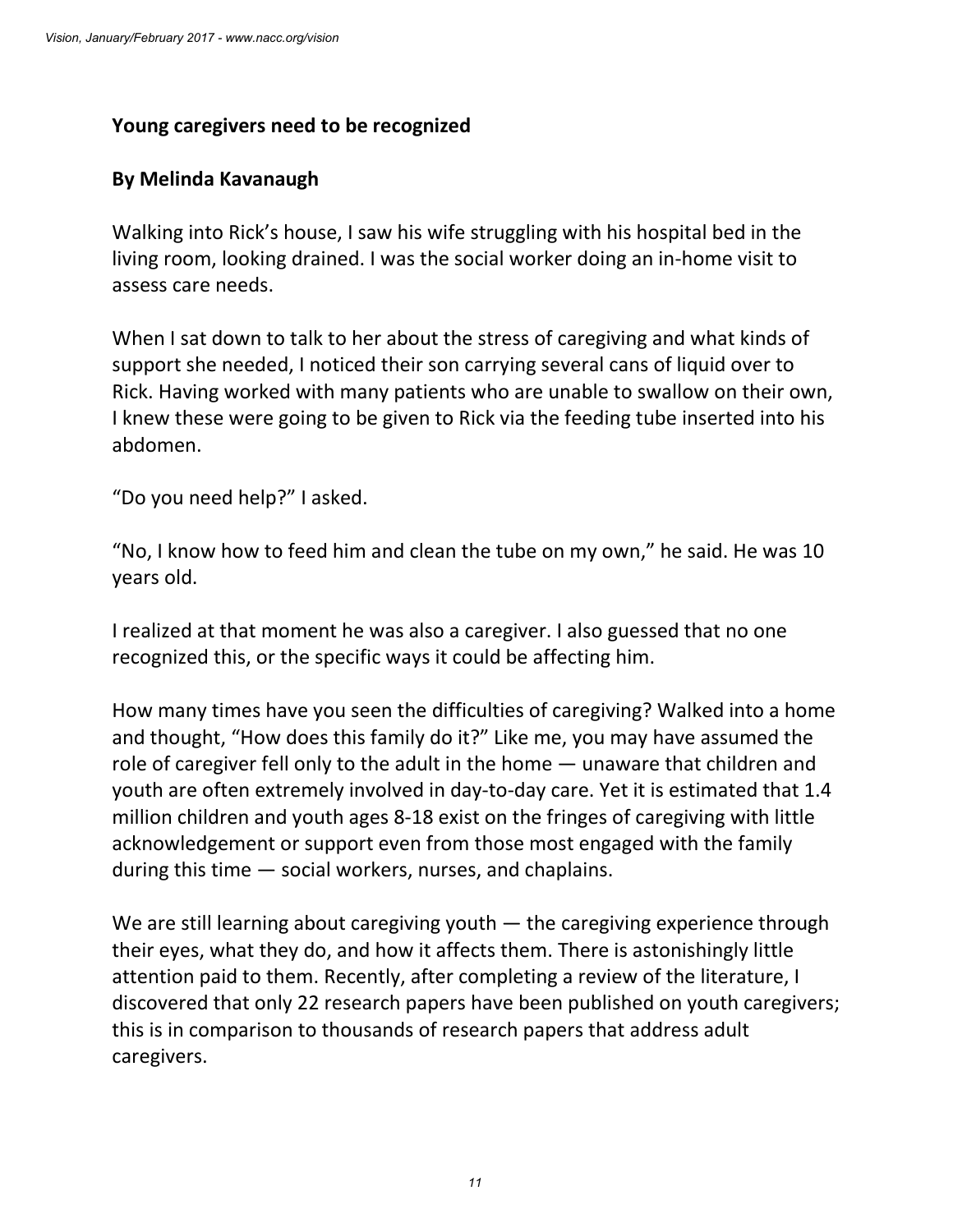Here is what we know thus far about youth caregivers. Their school performance suffers. They feel socially isolated. Adults tend to misunderstand their behaviors, such as falling asleep at school because they were up all night with a parent. And they have few supports.

So, where does spiritual care come in? How can chaplains engage and support these youths and their families? Here are two ways to begin adding these youths to the range of supports and services provided by your organization:

First, simply acknowledge they exist. It sounds simple, but often the best thing one can do is see the life of another and bring attention to their needs. It's very likely that you have met caregiving youth. In fact, approximately 3.2 percent of households with children include a child tasked with caregiving duties. These duties can be intense and extend over years, including bathing, dressing, getting in and out of beds and chairs, toileting, and feeding.

These caregivers receive little to no acknowledgement in caregiving policy, either national- or state-based, and unlike their adult counterparts, have no established rights as a caregiver. Their voices are rarely heard.

Acknowledge them by noticing the youth in family meetings or in hospice settings. Let them know they can talk to you if they are caregiving. Remember, many families who rely on youth caregivers feel shame, guilt, or a concern for child welfare if they discuss the role their child plays, so they may not bring it up or ask for support

Caregiving often represents intense love and support family member feel for each other. Many families and the youth themselves feel not only responsibility but pride in the care they provide. However, youth still need time away, interaction with peers, and, in many cases, clear education and skills to better perform the tasks they are given. By spending time with these families, you let them know you care, are interested, and will help them process or brainstorm ways to balance the care needs with youth education, social, and emotional needs.

Second, make your institution a youth caregiver-friendly community. Sixty percent of youth caregivers in my studies said caregiving affects their school performance and attendance. Many felt isolated from peers and adults. They had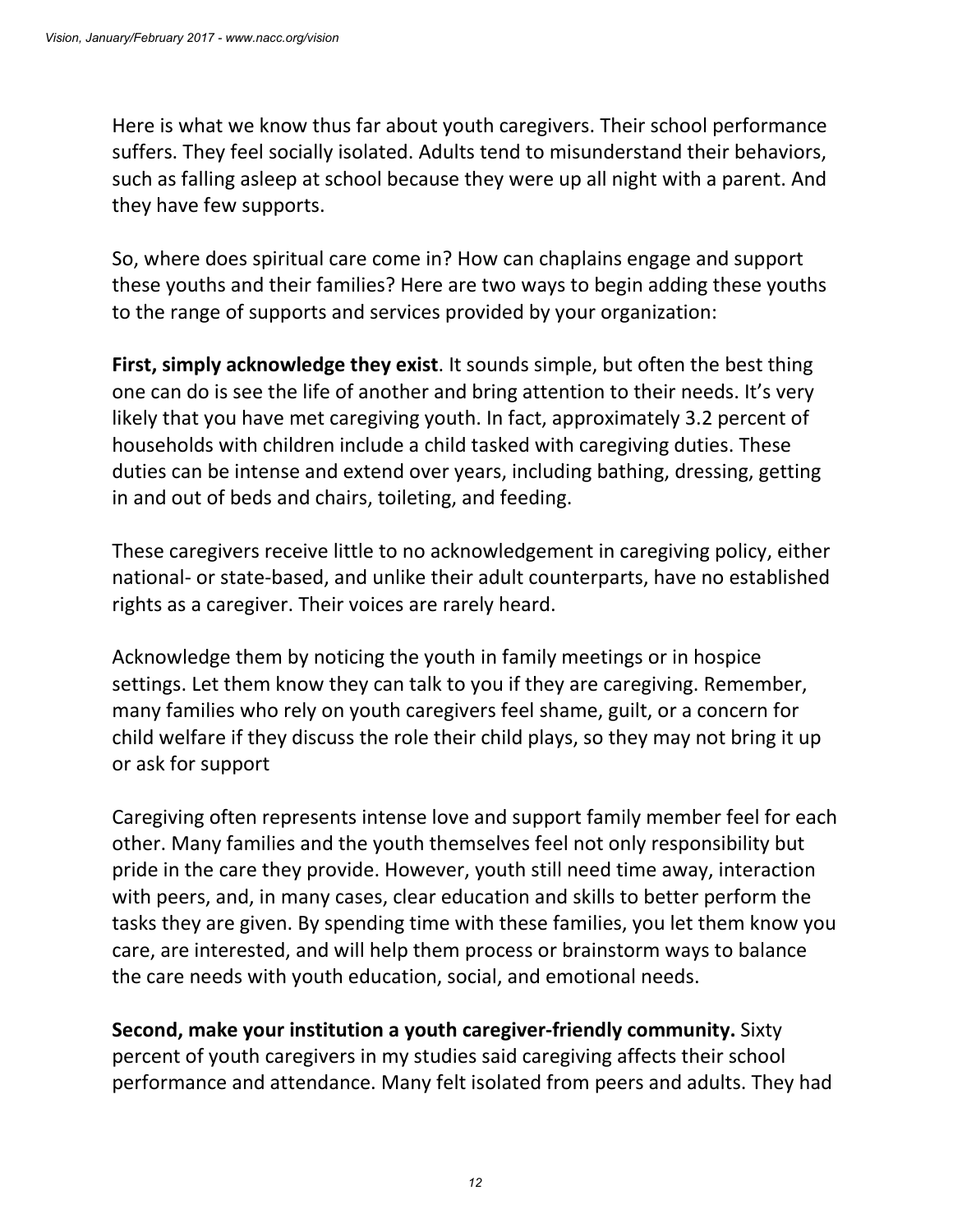lost friends who didn't understand what they were going through in the afterschool or weekend hours. How can your institution provide respite and care support for these isolated youth?

We know youth involved in caregiving grow up faster and have fewer outlets than non-caregiving youth. Take the opportunity to ask about caregiving, acknowledge the role youth may play, and seek out ways to provide respite and youth support programs, while creating an atmosphere of support for the family as a whole.

Several organizations are starting to take notice of these youths and may serve as important resources for you and caregiving youth. The American Association of Caregiving Youth (aacy.org) has established numerous school-based programs and can be a crucial resource for clergy across the country. Also, many diseases-based organizations are developing youth supports for caregivers, including the ALS Association (www.alsa.org), the Huntington's Disease Society of America (hdsa.org), and the MS Association (mymsaa.org).

Melinda Kavanaugh, Ph.D., LCSW, is an assistant professor of social work at the University of Wisconsin-Milwaukee.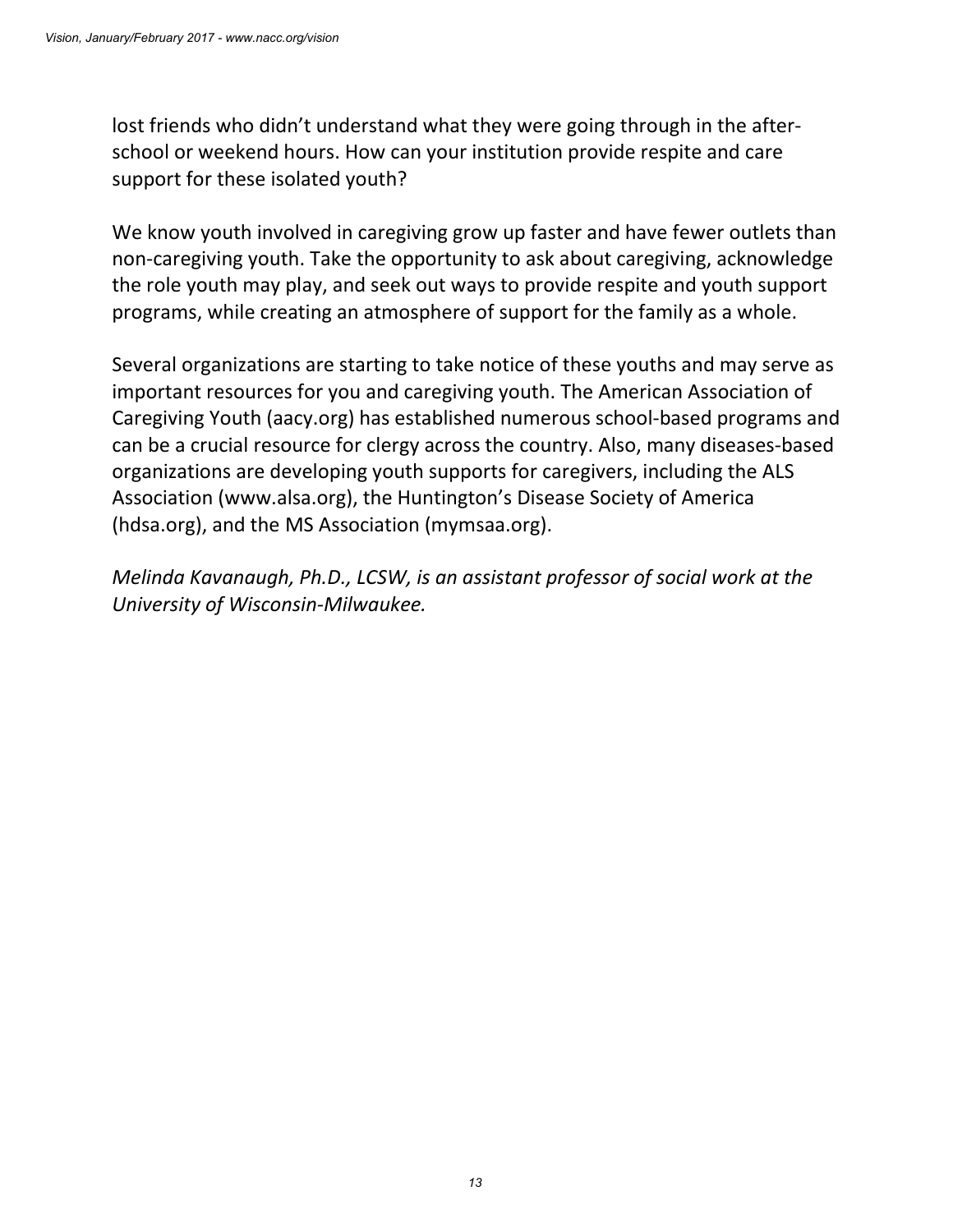### Home care ministry includes family caregivers, too

#### By Connie McGregor, RSM

"One size fits all?" Anyone who has been involved in chaplaincy quickly learns that that is not the case. I believe that this is particularly true in home care, where ministry to patients and families demands a constantly shifting focus.

As a home care chaplain, I travel regularly throughout Erie and Niagara counties in western New York. My mileage reimbursements are significant, but the drive time between patients offers the opportunity to reflect on the visit and to think about the next encounter.

My travels may take me to a patient who is trying to cope with bad news, or to someone who is recovering from a stroke and is aphasic or has lost her/his independence. The spouse or family may be caring for a loved one who suffers from dementia. Perhaps the patient does not desire spiritual care services and it is the spouse or family who requests it.

In family meetings, we offer the patient and family the forum to share their concerns and their hopes, and we share our thoughts regarding possible options, such as an adult day program for the patient or supportive counseling for patient and/or family members.

Our challenges include those patients who, after a hospital stay, have had to relocate to the home of an adult child or another relative. Many times, families are unaware of the challenges they may face in meeting the various needs of their loved one. Their routines are altered. If they are members of the "sandwich generation," they are also caring for younger family members. Although they are well-intentioned, their efforts to care for their parent or relative may result in a lack of opportunities for socialization by the patient.

As a chaplain, I try to familiarize families with the ramifications for the patient and for themselves of a decision to bring a patient into their home. This calls for not only our expertise but also for bringing in other members of the healthcare team, in a case conference, a family meeting, or both.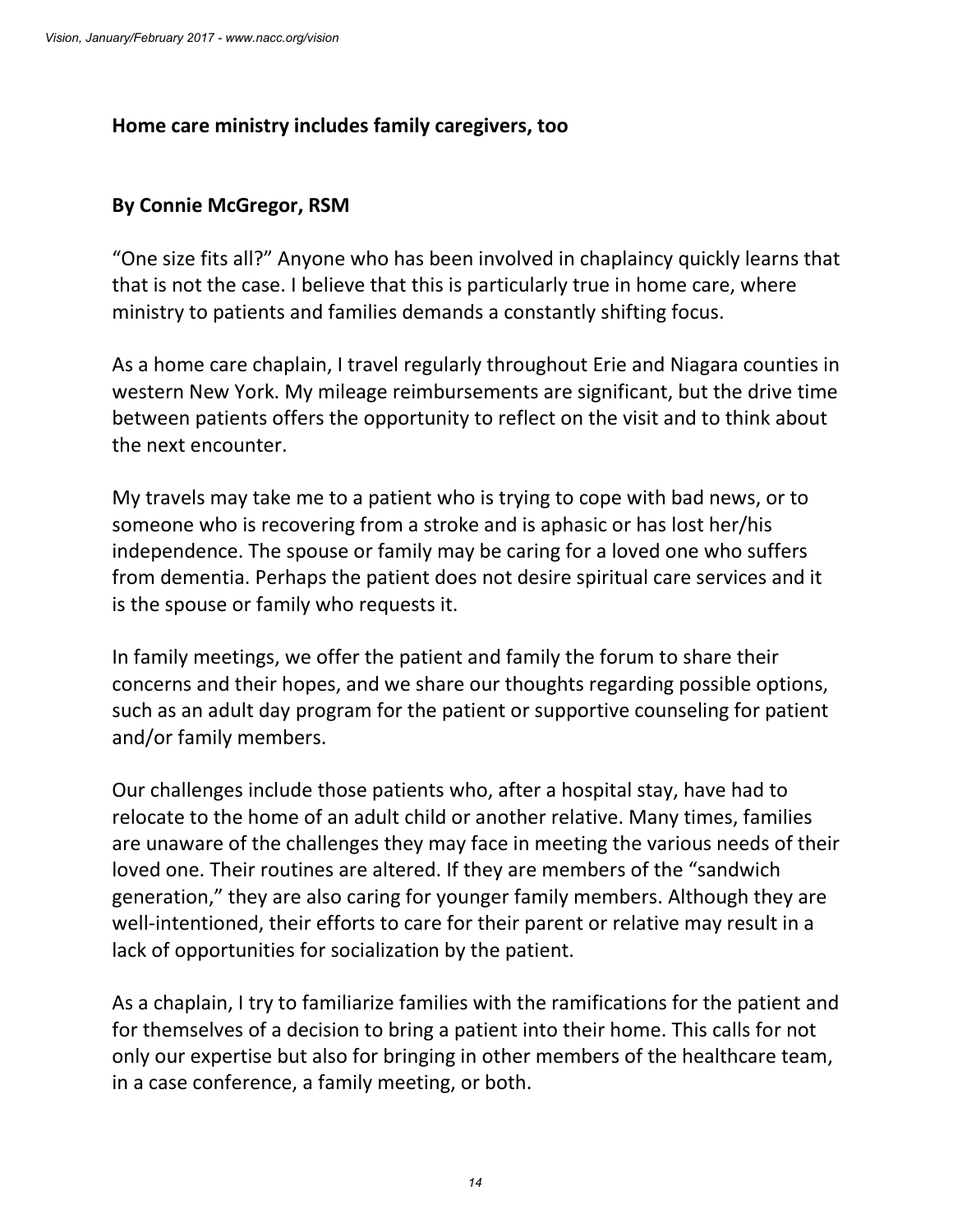Patients and family members also struggle with treatment. Perhaps the patient decides to forego treatment and opts for palliative care. If the family does not agree with this decision, that is obviously a challenge. As chaplains or healthcare personnel, we cannot make that decision. All we can do is try to help those involved to understand the pros and cons and to help them see each other's point of view. The decision rests with them. We can and do assure them of our prayers that their decisions about the future will be decisions that benefit the patient.

My bottom-line question for caregivers trying to reach decisions about their loved one is, "Whose needs are you meeting"? As always, I offer continuing support for all involved.

I have met numerous family members who share feelings of guilt that they do not do enough for their loved one. Sometimes they are inclined to literally relinquish their lives. I see the necessity of affirming them in their efforts but also helping them recognize their own needs (self care) and making provisions to meet those needs.

Many times, patients and families state that their faith is helping them to cope. I encourage them to reflect on how their faith has seen them through those stressful times in their lives. I encourage them to continue to access their faith for strength and comfort during their current challenges.

Family members are involved to varying degrees and in some cases, live great distances away. Again, our ministry is one of listening presence and support. We acquaint the patient and family with possible resources in the community that would offer opportunities to interact with others. If a patient is connected to a particular church, with the patient's consent, we contact the church. Our patients are appreciative when their parish sends a Eucharistic minister or when their pastor and/or church members visit.

Regardless of the great diversity we encounter, our ministry is always one of presence, support and encouragement for our patients and their families. They are asking, "Why me?" which we can't answer. But we can help them identify their strengths and what helps them to cope during their difficult days. We can assure them of our prayers and continuing visits.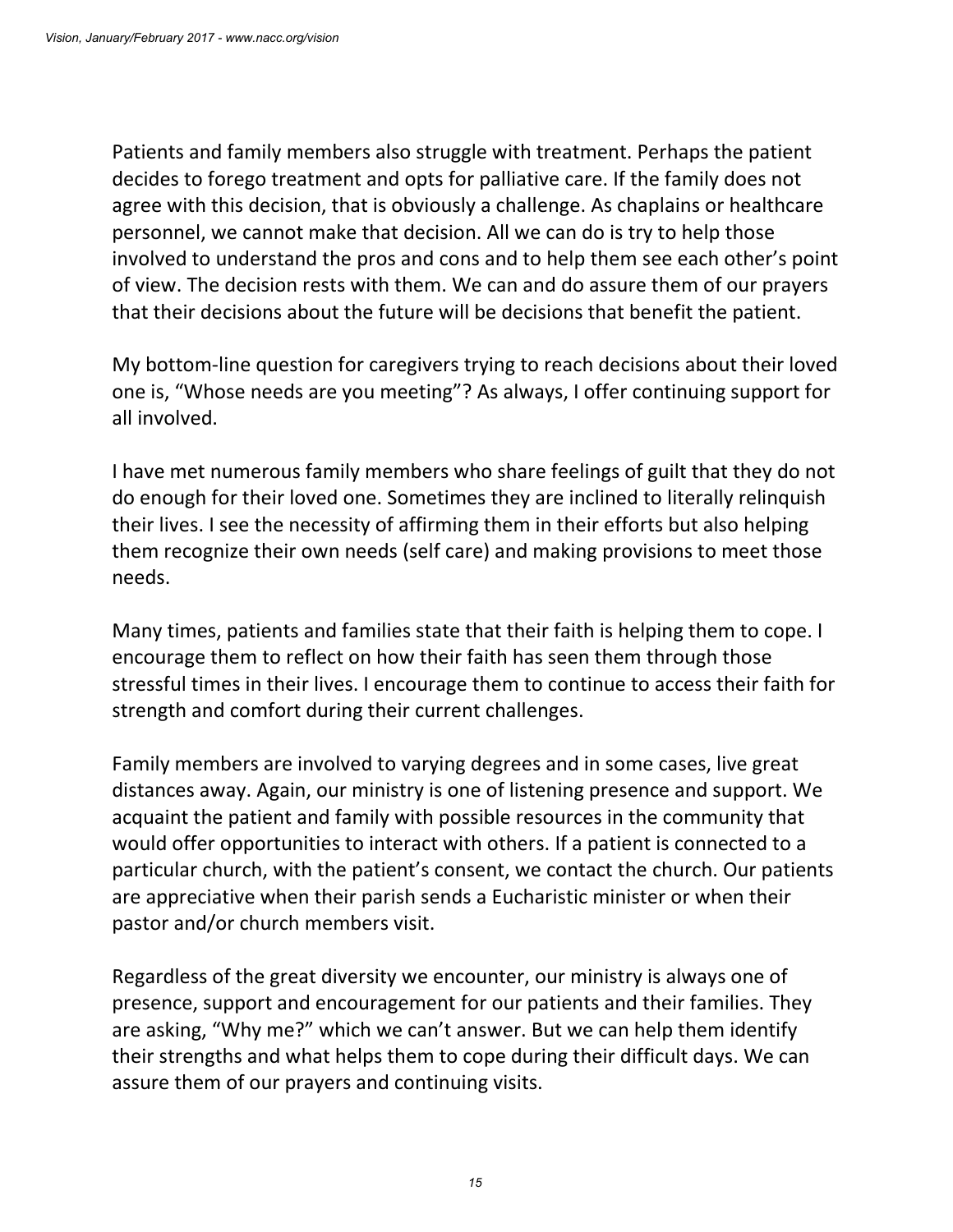Above all, we can assure them of God's presence and unconditional love for them.

Often, those who are seriously ill and have lost so much independence question their own value. They ask, "Why doesn't God take me?" And I reply, "You still have work to do." I attempt to relate to them what they and others teach me as I carry out my ministry — how to deal with illness, faithfulness, perseverance. I make them aware that in their illness, they are teaching those around them their families and friends and others with whom they come in contact. That is their ministry.

Our visits with patients may be only with the particular individual or they may include a family member/caregiver. At other times, there may be grandchildren in the home. I leave it to the patient to make the determination about their presence during the visit.

The four-legged creatures who are my patients' faithful companions bring them comfort and demonstrate an undying loyalty. Some of these furry companions are protective and initially eye me with suspicion. Later, they may find their way onto my lap (no problem for someone who loves animals).

Each day, as I set out, I ask God, "What opportunities will you offer me today?" Each day, as I return home, I reflect on what I learned from those with whom I ministered. Did I learn about perseverance? Faith? Devotion to a spouse? I offer gratitude to God for the many ways my patients have ministered to me. Countless.

Sr. Connie McGregor, RSM, BCC, is a chaplain for Catholic Health Home and Community Based Care in Buffalo, NY.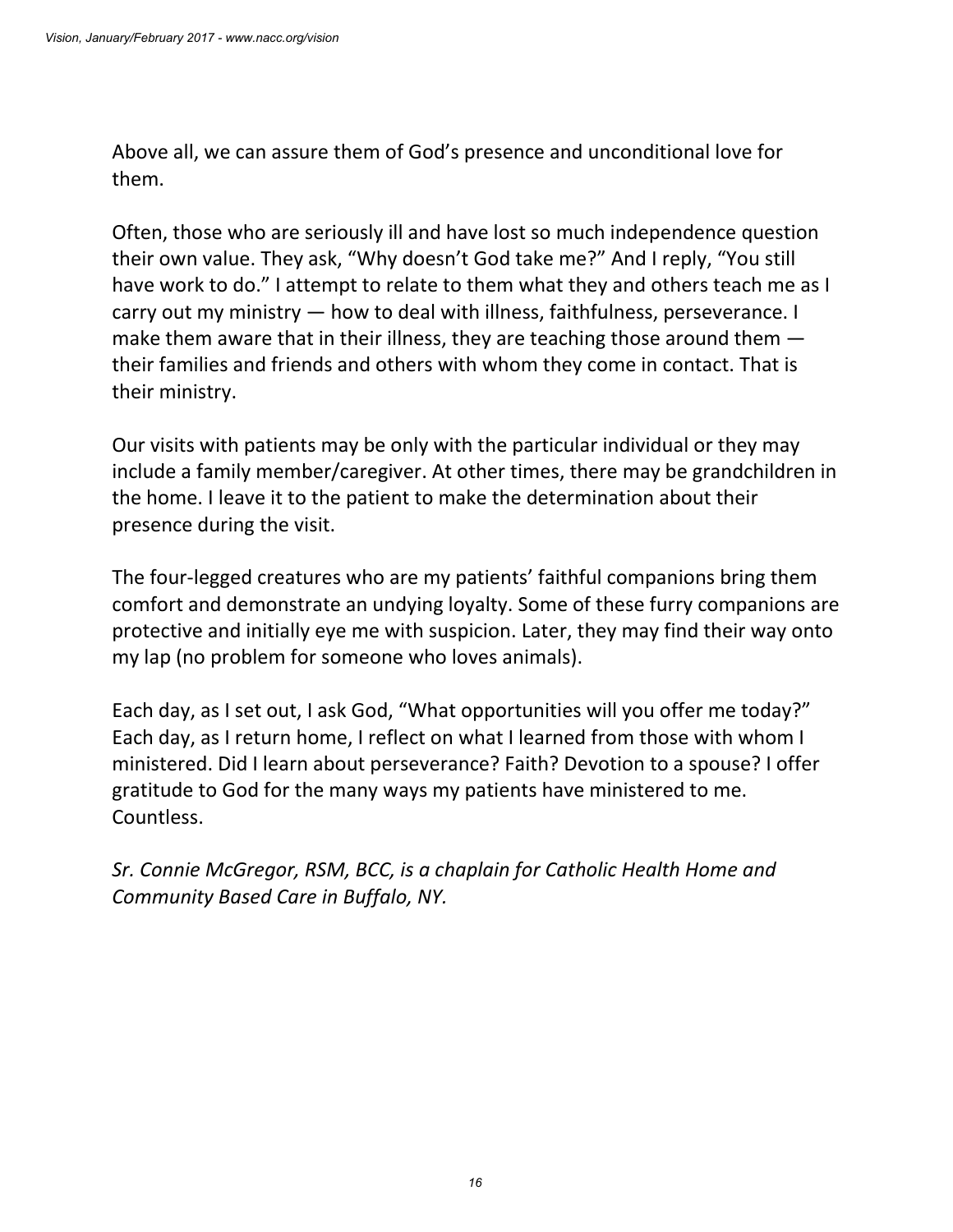### Rituals help patients and family mark turning points

#### By Linda F. Piotrowski

Rituals serve many purposes. Foremost is to remind us that God does not abandon us. Rituals also help us to step out of chronos time to enter into kairos time. Rituals are defined as a stylized prescribed manner of marking a religious ceremony. They remind us, as Ecclesiastes states, "there is a time for everything."

To the Preacher's list, we could also add that there is a time for patients and a time for families. Using a basic template, with room for variation, can greatly help families process the loss of a loved one.

At the bedside, I've found that most people are not disposed to a long, involved ceremony. Keeping in mind the spiritual/religious beliefs of the patient and loved ones, a simple template is: statement of purpose, opening prayer, short reading, symbolic action, perhaps a song/hymn, and closing. I try to involve everyone present if that is at all possible.

One evening I was called in to the bedside of an elderly man. The patriarch of the family was in the process of dying. He was no longer awake or alert. Several of his children and grandchildren were present, as well as his second wife. (His first wife was deceased.) They asked for prayers of farewell. After listening to them talk about him, I invited them to gather around his bedside. I invited everyone present to place a hand on him. His wife and eldest son stood on either side of him and placed a hand on his face. Speaking to him by name, I explained that the people who loved him wanted to help him on his journey by praying.

I briefly prayed for all of us to remember God's presence with us. I then invited those present to come forward to speak into his ear some message they wanted him to take with him. I carefully explained that this was not required but if they felt confident doing so they were welcome to. Each one present came forward and spoke in a quiet whisper into his ear. Some kissed him. There were lots of tears and expressions of love and some of forgiveness, while one asked for forgiveness. I asked if they had a hymn or a song that was his favorite. His eldest son said that his dad always liked "Danny Boy." He began to sing, and the others joined in. I prayed a blessing to end the service.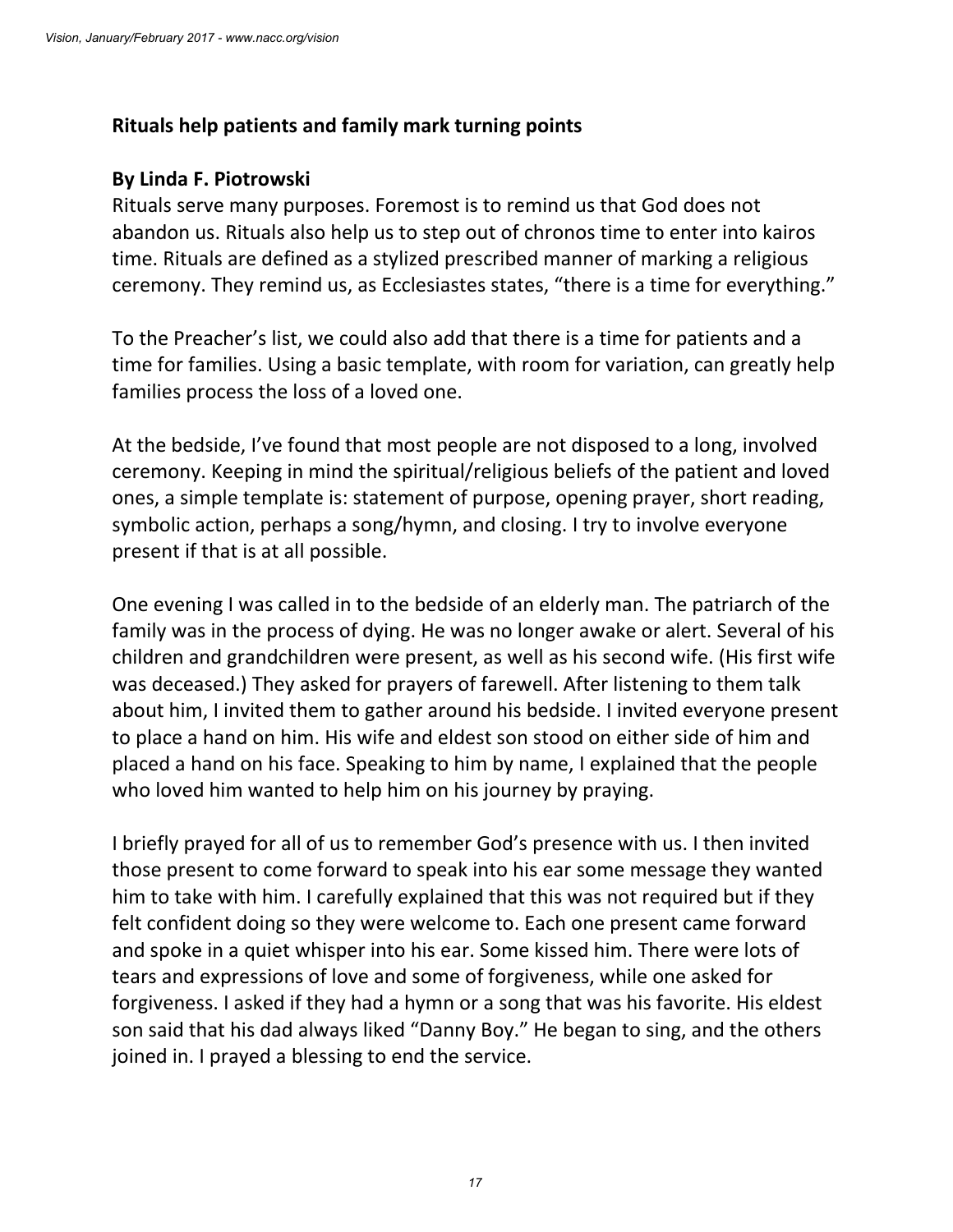A more formalized ritual is the ceremony celebrated weekly by the palliative care team. Wanting to care for ourselves, as well as the families we serve, led me to develop two ceremonies (one for staff and one for loved ones) to honor the lives of the deceased.

Preparation includes setting out a large glass bowl with colored glass beads the color of water. First, an index card with the name of a deceased patient, along with a star, is put at places around the meeting table. When the staff is all gathered the presider recites, "The time has come for us to remember and celebrate the lives of the people we've been privileged to serve."

Ring a singing bowl. When the sound ceases, the presider recites an Eskimo saying: "Perhaps they are not stars, but rather openings in the heavens where the love of our lost ones shines through to let us know their souls are at peace." One by one, staff members come forward, read aloud the name, place the star in the bowl, stand in silence for a moment, and then return to their seat. When all the stars have been placed and names read, the service ends with a moment of silence.

This simple ritual was expanded to include all the families of the deceased patients when we held quarterly family services of remembrance. Family members of patients who had died within the previous four months are invited, and the service is publicized throughout the medical center. Members of the palliative care team are involved. Some read texts, some sing, some read names. The service takes place in a hospital meeting room. A staff member plays the harp as people gather, during the reading of names, and after the service. Staff and members of the volunteer program also play guitar and sing. Volunteers help to set up, welcome, mingle, serve refreshments, and clean up.

This is the template for the quarterly family service of remembrance.

Welcome by the director of palliative care

Gathering prayer by presider

Opening Song

First Reading (Hebrew Scriptures, usually Psalm 23, read by staff member) Silence

Litany of Remembrance Reflective Song/Music

Second Reading (suggested and read by a staff member)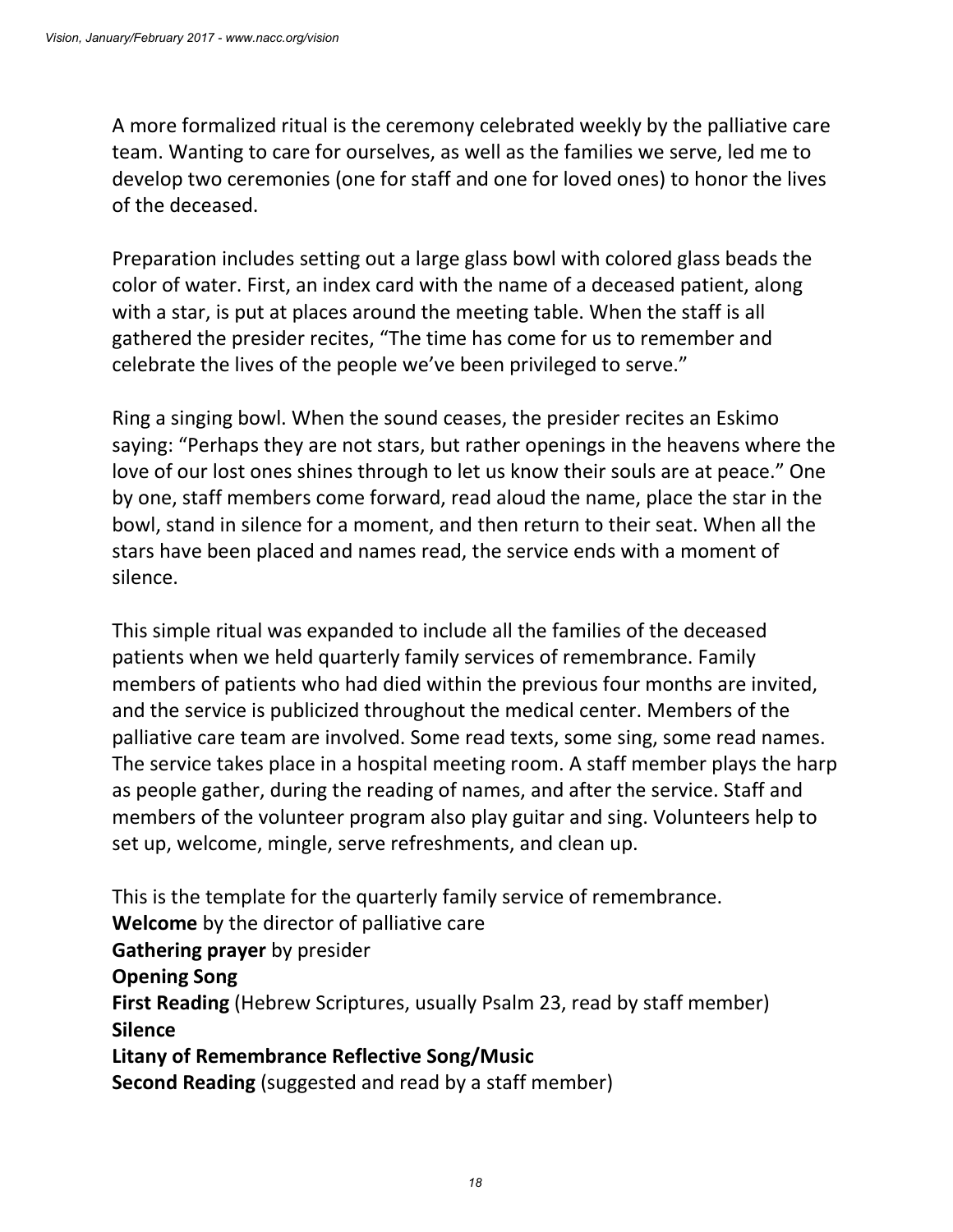Ritual of Remembrance (This is the same ritual described above and used for the team. The presider explains how the ritual is used on a weekly basis to remember and celebrate their loved ones. Staff members read the names. Family and friends are invited to come forward to place a star in the bowl when they hear their loved one's name read.)

Final reading Selected and read by a staff member.

Blessing and Sending Forth (includes invitation for everyone to remain, share refreshments, and speak with staff)

Most of the time, keeping a simple template in mind while allowing for spontaneity is the best way to minister to a family that needs the comfort and support of a ritual ceremony. As every chaplain knows, we do ongoing assessment of what will best serve the patient and family. Remembering their religious/spiritual beliefs helps us to minister with compassion, giving them and us a kairos moment that can comfort. And although rituals may be formal and complex, they may also be as simple as holding hands while the chaplain prays.

Linda Piotrowski, BCC, is a retired palliative care chaplain at Dartmouth Hitchcock Medical Center in Lebanon, N.H.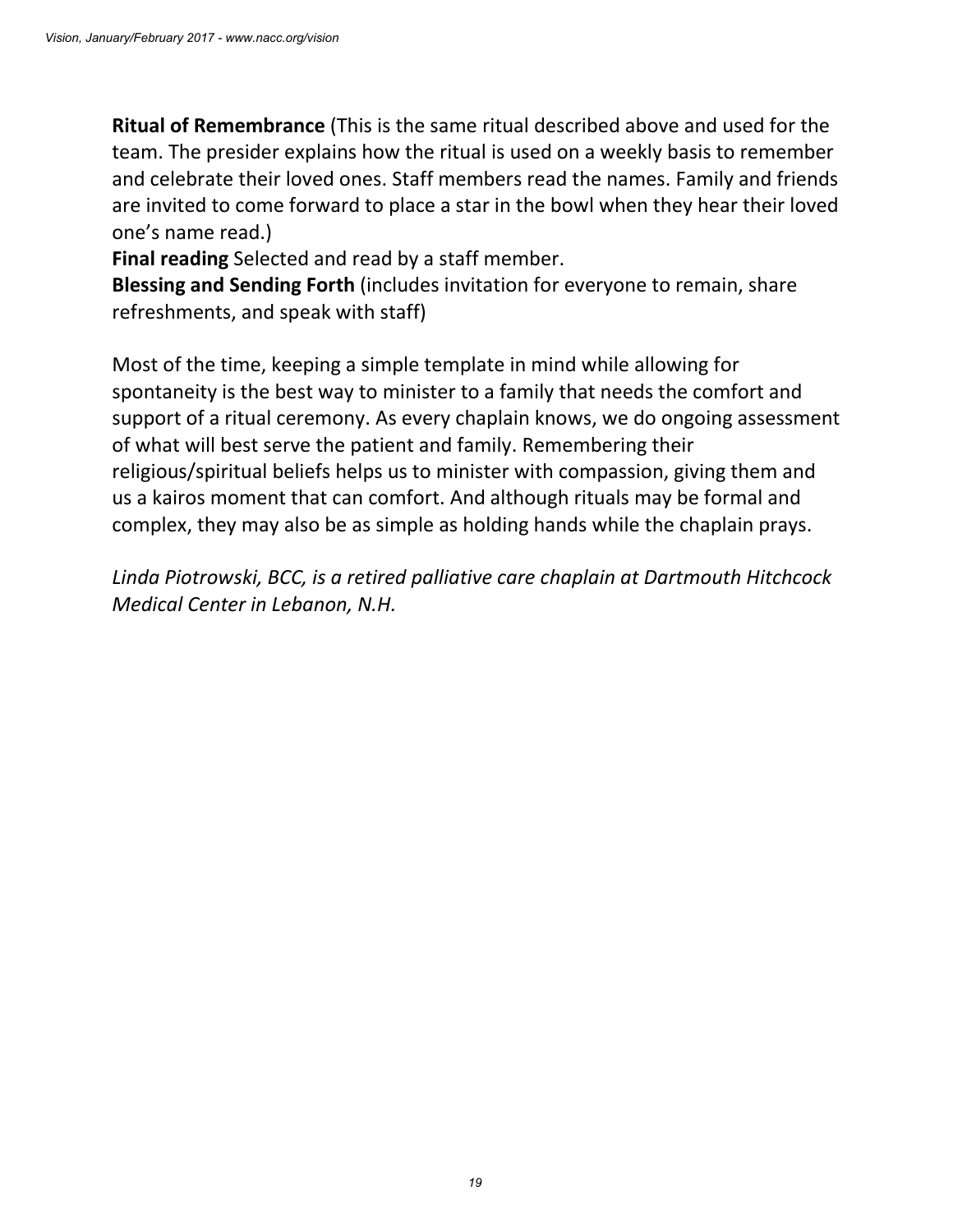# Chaplains can help families make difficult decisions

# By Daniel Waters

Don (not his real name) was on a vent in the ICU. He had arrived in the emergency department just a few hours earlier in severe respiratory distress. He had been a frequent patient in the ED, sometimes able to discharge home and sometimes being admitted. But this time, things were worse. The intubation was emergent and his family was distraught. As with each of his past trips to the ED, the staff asked if Don had an advance directive.

The Federal Patient Self Determination Act of 1990 (www.congress.gov/bill/101stcongress/house-bill/4449) allows adults to express their desires regarding medical treatment in advance. The act does not require anyone to have an advance directive, and medical facilities cannot refuse treatment to those who do not have one.

Don's significant other, Mindy, was in tears. She explained that they had several uncompleted booklets sitting on the dining room table. They kept meaning to get to it. Don's visits to the emergency department had increased as his metastatic lung cancer progressed, but they just never got the document done.

Many families are overwhelmed by the thought of making decisions for a loved one, and there are many misconceptions. But a chaplain who has developed a relationship with a family can be a key support in walking this journey with them.

Hospitals must ask, maintain policies, document, comply with state law, provide care even if there are no directives, handle complaints, and provide staff with education. A patient in any unit of a hospital can find themselves unable to express their wishes regarding medical treatment, and the decision-making responsibility goes systematically to family. Many states have a hierarchy of decision-makers, e.g. legal guardian (if there is one), spouse, majority of adult children, etc. It is important to check state law and communicate with risk management when it is difficult to determine a decision-maker.

Working with Mindy, our spiritual care team contacted a 21-year-old daughter, a 17 year-old daughter, and a sister. We found that Don had been married and had separated from his wife more than 15 years earlier, but they never legally divorced.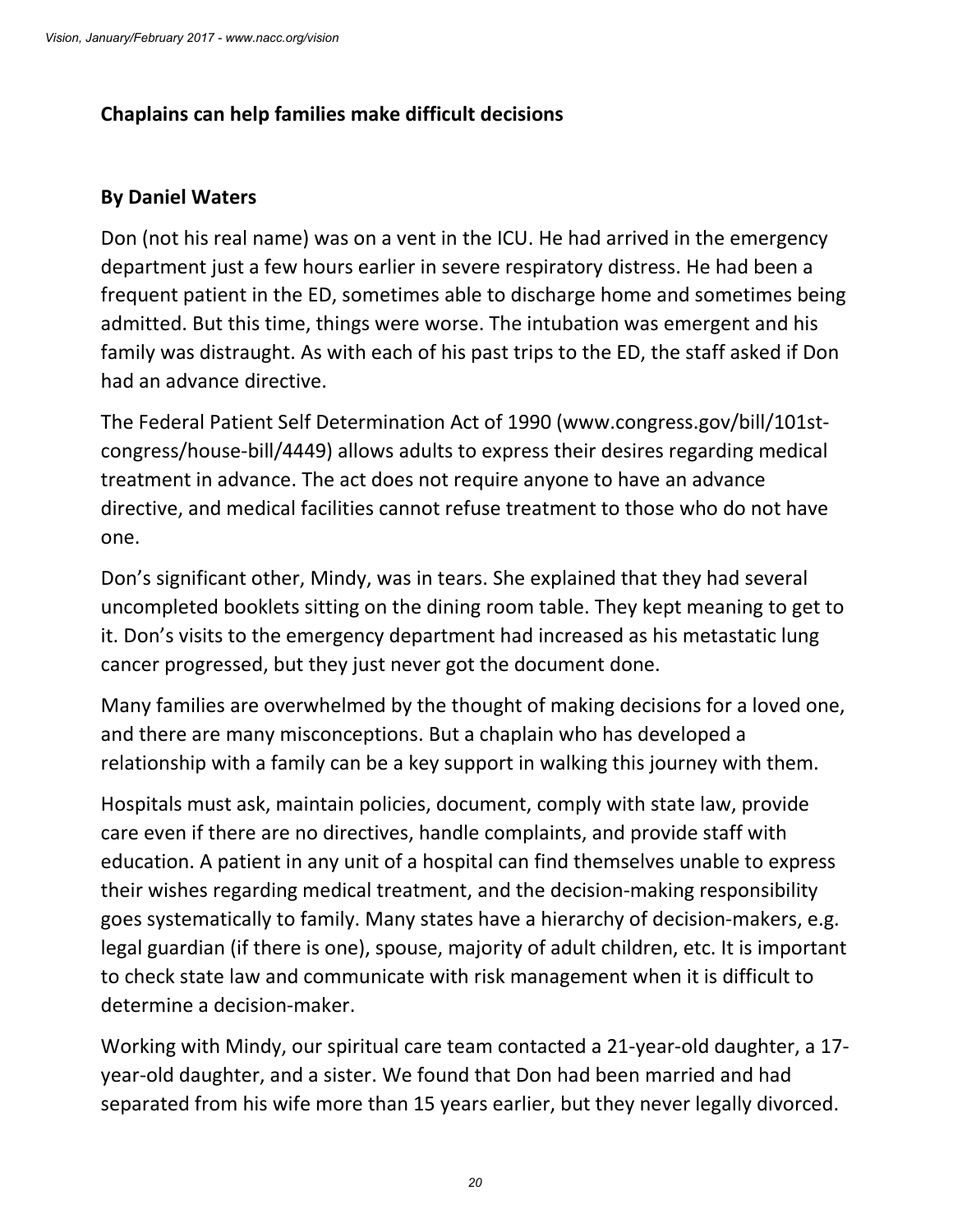Mindy said this was another thing that Don just never got around to. The estranged wife was found — she did have a working cell phone, but was homeless, living in another state 900 miles away. Because there was a warrant out for her arrest, she was afraid to travel even if the team could make travel arrangements. Via her cell phone, the estranged wife became the decision-maker. Mindy was distraught at Don's critical condition, but the difficult emotions were compounded by the fact that she had no say in what was going on and that she could not get any direct information. Luckily, Don's oldest daughter was mature beyond her years and provided information to Mindy.

Chaplains often wade directly into the midst of very difficult family dynamics. We don't impose solutions, but our tools of active listening, spiritual presence, and challenging (to name a very few!) can help families navigate experiences that they never thought they would have to face. A loved one's critical illness often serves to heighten the anger, hurt, and fear that are present in a severely dysfunctional family. The interventions provided by a spiritual care team can mitigate the worst situations and help a family work together, even if it is done grudgingly.

There was concern among the team that Don's estranged wife would make decisions based on some path to her own financial gain, or to impose additional emotional hurt on her older daughter. One conversation between her and the daughter ended with a cell phone crashing against a wall in ICU.

After over a week in ICU, with many other ups and downs, Don was terminally extubated. Don's sister and her family were Catholic and active in their parish. Don grew up nominally Catholic and had recently talked to Mindy about his Catholic faith and the comfort that he had unexpectedly found in that background. The family in town gathered at the bedside before the extubation. We shared scripture, prayers, stories, and a blessing. We prayed together after Don expired. Don's immediate family was heartbroken, but drew closer in this deep loss.

Chaplains can have a key role in sorting through details by working with a family around medical decision-making. Chaplains' real work is in dealing with the varied emotions and spirituality that are present in these experiences. Our ability to assess, intervene, and affect outcomes are invaluable to families as they make medical decisions.

Daniel Waters, BCC, is spiritual care coordinator at Mercy Health in Oregon, OH.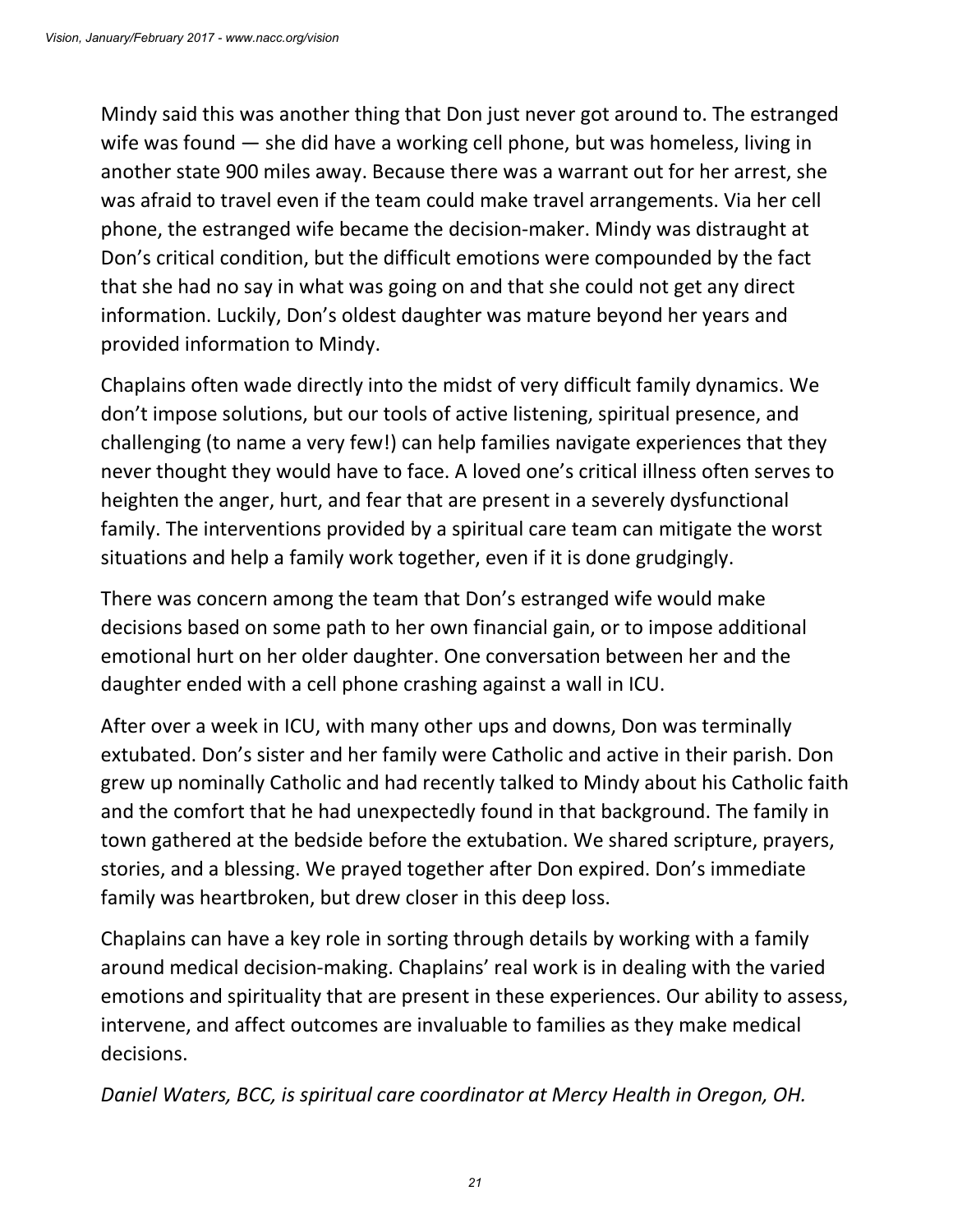# Ceremonies let families say goodbye after miscarriage

# By Kathy Mattone

"All life has inestimable value, even the weakest and most vulnerable … are masterpieces of God's creation, made in (God's) own image, destined to live forever, and deserving of the utmost reverence and respect." — Pope Francis (engraved quote on crypts where infants are interred)

All life does have inestimable value. In recognition of the sacredness of all life and in the attempt to bring healing to grieving families, St. Joseph East and the Women's Hospital in Lexington, KY, now offers burial of miscarried infants. Miscarriage is the spontaneous loss of a pregnancy before the 20th week. About 10 to 20 percent of known pregnancies end in miscarriage, and almost one in four families experiences this loss. Over seven years ago, a small group of folks came together from our Women's Hospital, the Catholic Diocese of Lexington, and the Catholic Cemetery to pray and discern what could be done to honor the lives lost through miscarriage and offer some healing and hope to families. In February 2015, the first burial of miscarried infants took place at Calvary Cemetery in Lexington, KY. Over 300 infants have been interred at the mausoleum since that first burial.

Every other month, hospital and diocesan staff gather with families of miscarriage for a prayer service at Calvary Cemetery. At the service in November 2016, more than 70 people attended. It is a time to mourn, not only the loss of an infant, but the loss of hopes and dreams unfulfilled. Parents, siblings, grandparents, extended family, and friends gather to sing, pray, cry, and laugh. Families can write their baby a note to be included in the casket, there are tiny feet pins, pocket prayer quilts, and vigil candles to take home. At one point in the ceremony, parents can share their baby's name or have a staff member read the family name. Each burial has between 25 and 35 infant remains, which are gathered and prayed over at the hospital and then brought to the cemetery.

Nurses and doctors at the hospital have begun to see miscarriage patients differently. Their loss is honored and respected. Several patients who have been overwhelmed at the compassionate care they received have paid it forward by bringing gift bags/boxes and making pocket prayer quilts for other families who experience miscarriage. The burial dates are announced in local parish bulletins, and often families who experienced miscarriage years ago will come and grieve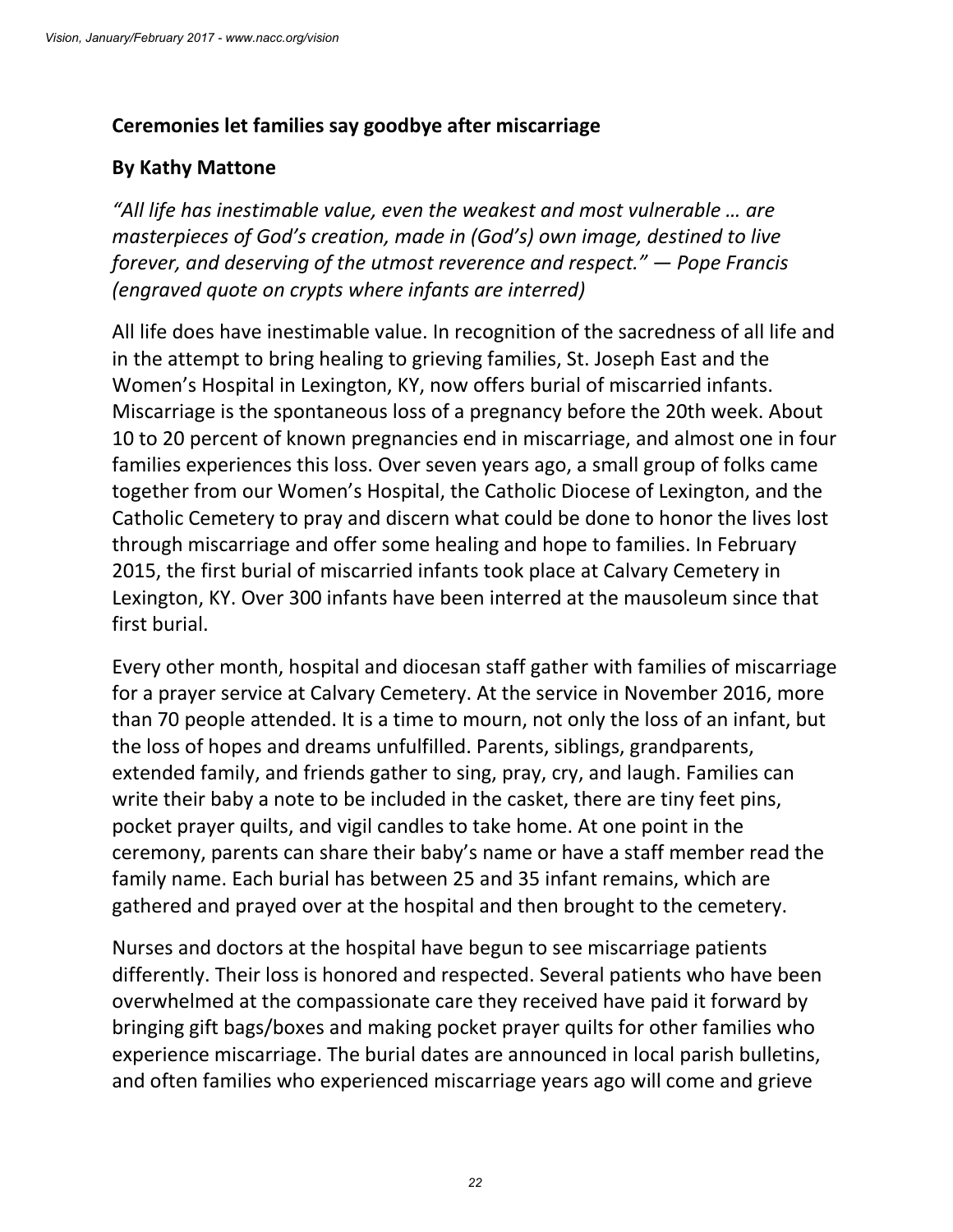their loss. One brave woman spoke at one of the burials, sharing her story of miscarriage 25 years ago. She said, "I have never had closure, until today."

Family reconciliation has also taken place at the burials. Last summer, grandparents attended the burial service and were able to speak to, hold, and hug a 3-year-old grandson (who was the older sibling of one of the infants) for the first time in over a year. A family argument had caused a rift that wouldn't heal. The mother of the miscarried infant decided to invite her parents to the burial. "I just realized how foolish it was to be fighting. We wanted to share our sadness and loss with them. We hoped it would heal the hurt between us."

We have been overwhelmed at the healing that has rippled outwards from the burial of miscarried infants. Patients are often in a state of shock about their loss when they arrive at the hospital. They have trouble hearing what the staff is sharing with them about the burial. Debbie Gibbons, the bereavement coordinator for the Women's Hospital/Labor and Delivery nurse and I try to see every patient who miscarries. We provide training for staff in the emergency room, outpatient surgery department, and physician office staff. Patients who are unsure about burial receive a phone call the week or so after their hospital stay to assess their mental, physical, and spiritual status. The nurses in outpatient surgery have recently adapted their follow-up calls to evaluate how patients are coping with their loss.

This outpouring of compassion and reverence has brought healing not only to patients and their families but to our hospital staff as well. God's love continues to flow outward. It is an honor to be involved with bringing wellness, healing, and hope to all.

Kathy Mattone, BCC, is a chaplain at St. Joseph East and Women's Hospital in Lexington, KY.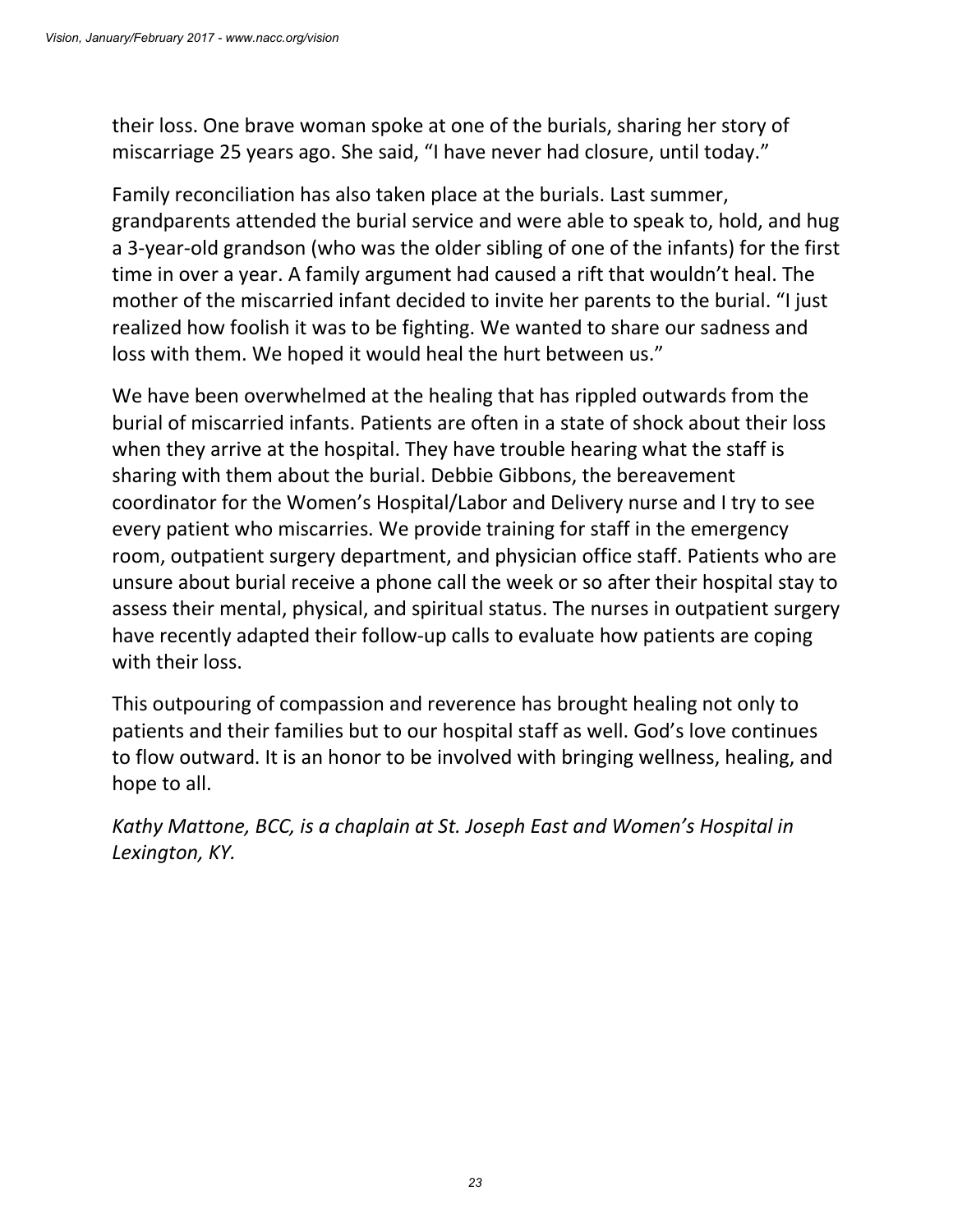# Ministry to families: What the research tells us

# By Austine Duru

The importance of family support and presence in the healing process is not disputed. Family caregivers are often referred to as "hidden patients" (Kristjanson L., et al, 2011) because of the adverse effects of the burden of caregiving. Understanding the broader impact of disease, hospitalization, incarceration, mental illness, and transition to long-term care or hospice care becomes crucial when evaluated from the perspectives of family members and support persons. Such a perspective offers better insight into how chaplains can effectively support individuals and their families through major life-changing circumstances.

The term "patient-centered care" was coined in 1988 by the Picker/Commonwealth Program for Patient-Centered Care (now the Picker Institute) to call attention to the need for clinicians, staff, and healthcare systems to shift their focus away from diseases and back to the patient and family, (Gerteis M., Edgman-Levitan S., Daley J., Delbanco T., 1993). The term was meant to stress the importance of addressing patients' needs within an increasingly complex and fragmented healthcare delivery system, a system that also includes the family and support persons. "Professional Chaplains in Comprehensive Patient-Centered Care" featured in the Rhode Island Medical Journal (2014), by Richelle C. Russell, a hospice chaplain, introduces readers to three case studies that illustrate the role of professional chaplains in mediating the complex relationships involved in caring for patients and their families. Although written for clinicians, this work underscores the role of chaplains in advocating for and encouraging person- and family-centered care.

Perhaps nowhere is family involvement more crucial than when children are the patients. Parents of sick children are often very vocal and passionate about advocating for their children, and everyone benefits from a well-coordinated care. This much is clear in the article published in 2014 titled Patient- and Family-Centered Care Coordination: A Framework for Integrating Care for Children and Youth Across Multiple Systems. This article says that understanding care coordination framework, its functions, and its effects on children and families is critical for patients and families themselves — as well as for pediatricians,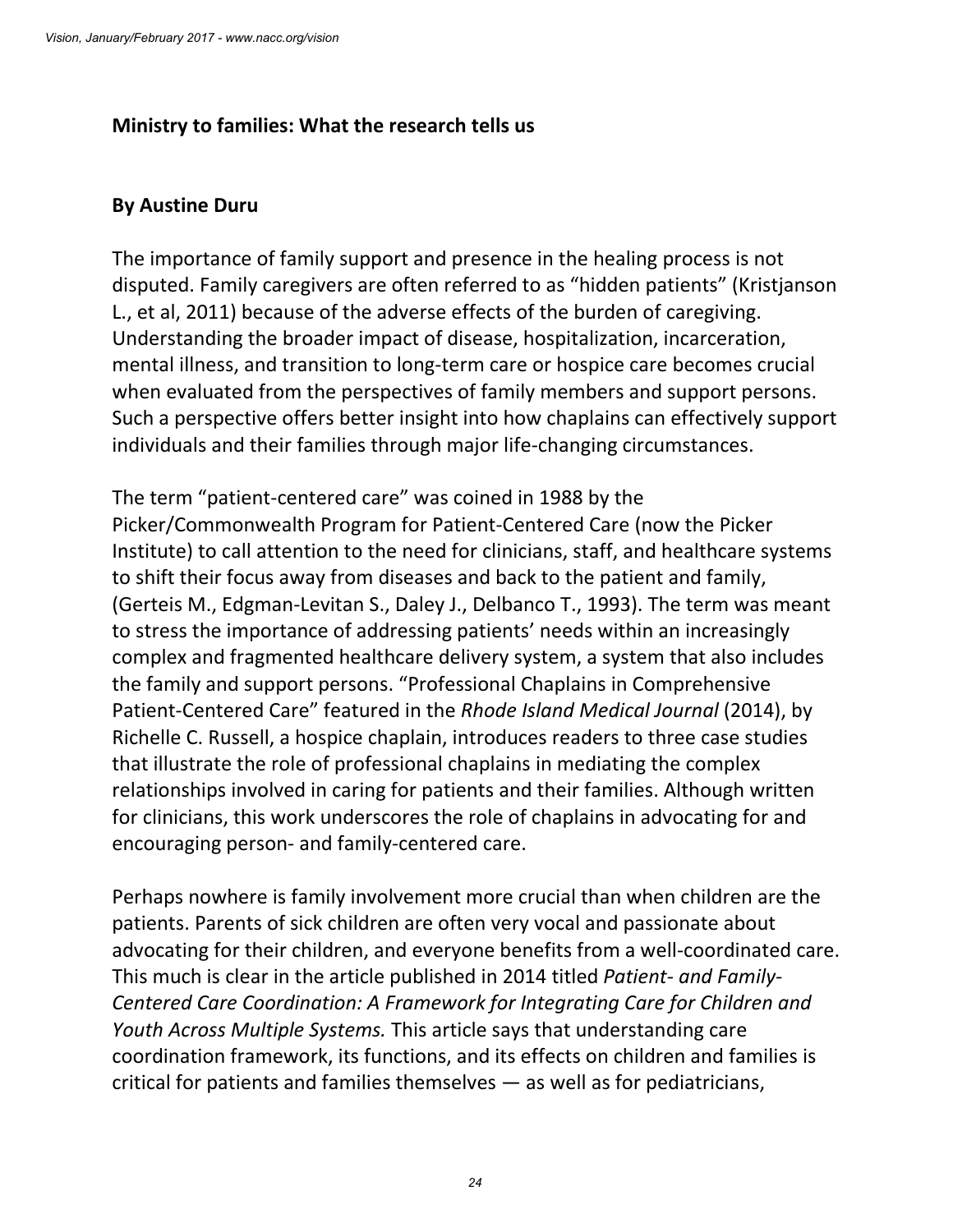pediatric medical subspecialists, and anyone providing services to children and families. It does not specifically call out the role of chaplains. But it describes chaplaincy as part of the support structures that benefit patients and families across care settings, leading to decreased healthcare costs, reduction in fragmented care, and improvement in the patient/family experience.

Often those who are overlooked in healthcare feel powerless to advocate for themselves, leading to increasing health disparities among segments of the population. Public policies are therefore needed to protect the interest of the community. A recent study by Kristin L. Carmen, et al., (2013) shows that patient and family engagement could address disparities in access and quality of healthcare for patients. Patient And Family Engagement: A Framework For Understanding The Elements And Developing Interventions And Policies offers a promising pathway toward better-quality health care, more efficient care, and improved population health. The study also explores the implications of a multidimensional framework to support patient and family engagement, and offers a research agenda to investigate how such engagement improves outcomes.

Molter (1979) paved the way for an extensive study of the needs of families of patients in the ICU, leading to the Critical Care Family Needs Inventory (CCFNI, Molter and Leske, 1983), which has been used in various forms in subsequent research projects. Family needs are often categorized into five domains: assurance, proximity, comfort, support, and information (Leske, 1992). Two fairly recent studies that built on some of these earlier successes provide a recent view of this practice. Supporting families in the ICU: A descriptive correlational study of informational support, anxiety, and satisfaction with care, Joanna J. Bailey, et al., (2010) showed that "Informational support provided to family members of ICU patients has significant potential for reducing their psychological distress, enabling them to better cope and support the patient. This cross-sectional descriptive correlational pilot study collected data from a convenience sample of 29 family members using self-report questionnaires. 22-bed medical-surgical intensive care unit of a 659-bed university affiliated teaching hospital in Montreal, Quebec, Canada." Findings suggest a significant positive correlation between informational support and overall satisfaction with care.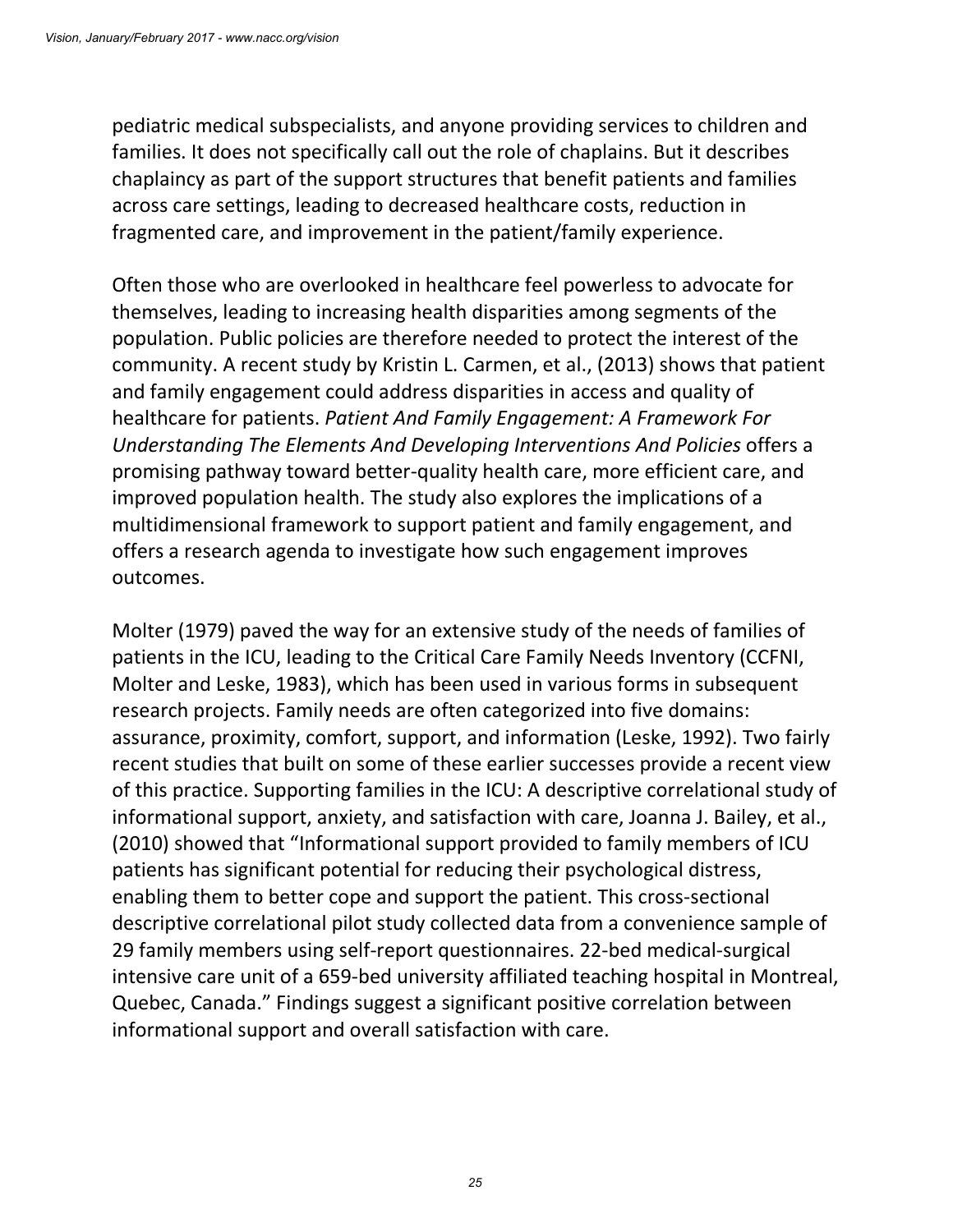In a related study, Jeffrey R. Johnson et al. (2014) evaluate the association of spiritual care to patients and families in the ICU and family satisfaction with ICU care. The prospective cohort study, "The association of spiritual care providers' activities with family members' satisfaction with care after a death in the ICU," coauthored by NACC chaplain and CPE supervisor Sean Doll O'Mahoney, surveyed about 275 family members of ICU patients and 57 spiritual care providers. "Spiritual care providers commonly reported activities related to supporting religious and spiritual needs (>=90%) and providing support for family feelings (90%). Discussions about the patient's wishes for end-of-life care and a greater number of spiritual care activities performed were both associated with increased overall family satisfaction with ICU care (p<0.05). Discussions about a patient's end-of-life wishes, preparation for a family conference, and total number of activities performed were associated with improved family satisfaction with decision-making in the ICU (p<0.05)." The findings suggest that spiritual care interventions improve family satisfaction with ICU care, and show how chaplains can enhance intervention in the ICU by increasing their guidance for families making decisions for critically ill patients. This also provides valuable insights for chaplains working in the medical intensive care settings.

NACC Executive Director David Lichter produced the article CHA Chaplaincy Surveys Offer Key Insights (2014), based on a survey of Catholic healthcare executives, clinicians and colleagues. The 2012 survey, conducted by a joint CHA and NACC Pastoral Care Advisory Committee, used CHA's vast database of executives and clinicians. Regarding the purpose and value of professional chaplaincy, and what executives and clinicians want from chaplaincy support, responses consistently ranked high the following elements: providing a supportive presence for patients and families; offering prayer/ritual for patients and families; offering support for ethical questions and concerns; and providing staff support and attention to treating the whole person. This survey provides meaningful feedback for chaplains and chaplain educators who work with Catholic healthcare systems or organizations.

Austine Duru, BCC, is regional director of mission, ethics, and pastoral care at SSM Health in Madison, WI.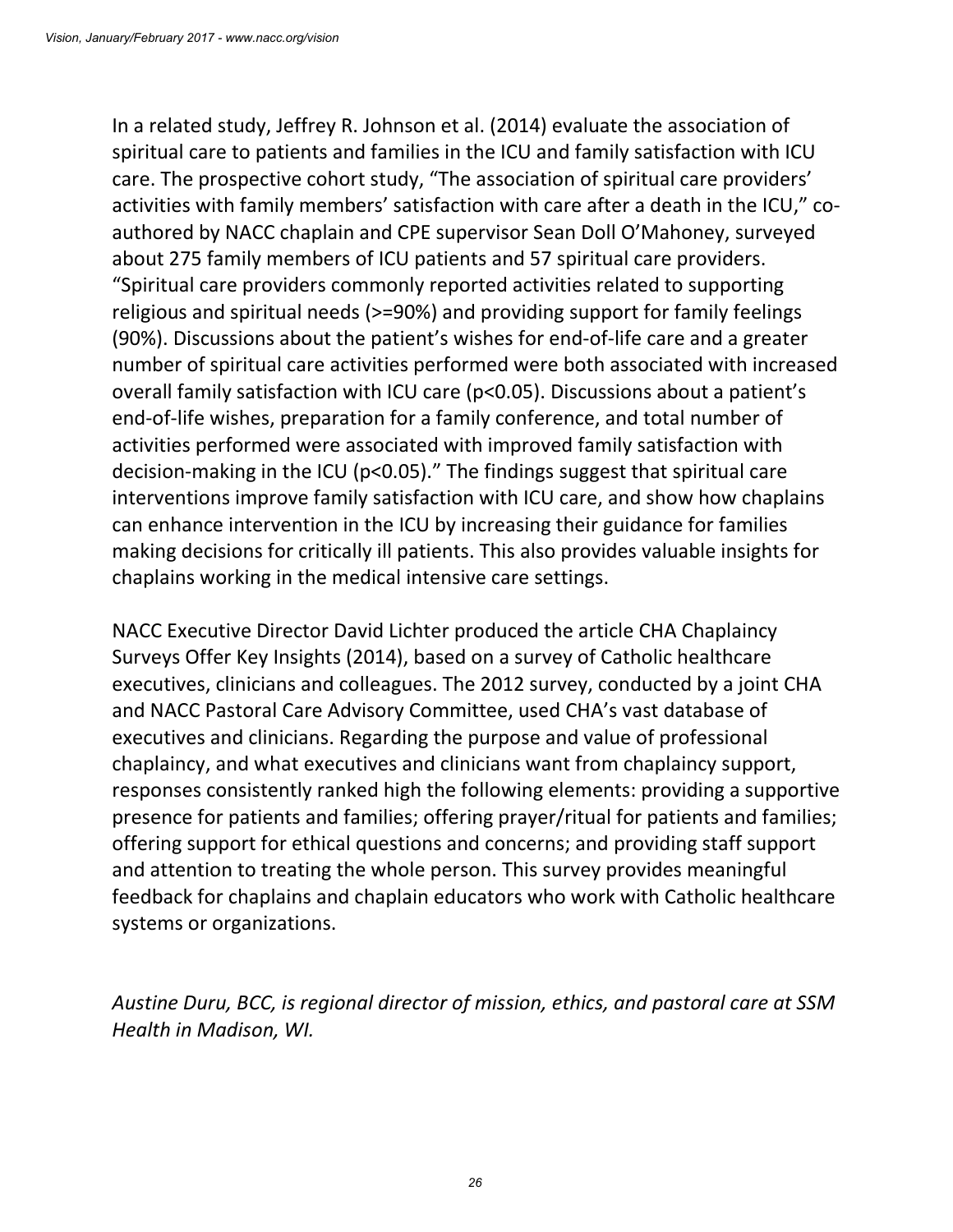### References (in order of appearance in the article)

#### Professional Chaplains in Comprehensive Patient-Centered Care

http://rimed.org/rimedicaljournal/2014/03/2014-03-39-spirituality-russell.pdf

Patient- and Family-Centered Care Coordination: A Framework for Integrating Care for Children and Youth Across Multiple Systems http://pediatrics.aappublications.org/content/133/5/e1451.full

#### Patient And Family Engagement: A Framework For Understanding The Elements And Developing Interventions And Policies

http://content.healthaffairs.org/content/32/2/223.full.pdf+html

#### Supporting families in the ICU: A descriptive correlational study of informational support, anxiety, and satisfaction with care

https://www.researchgate.net/publication/41165676\_Supporting\_families\_in\_the\_ICU\_A\_descr iptive\_correlational\_study\_of\_informational\_support\_anxiety\_and\_satisfaction\_with\_care

#### The association of spiritual care providers' activities with family members' satisfaction with care after a death in the ICU http://europepmc.org/articles/PMC4134753

#### CHA Chaplaincy Surveys Offer Key Insights

https://test.chausa.org/docs/default-source/health-progress/cha-chaplaincy-surveys-offer-keyinsights.pdf?sfvrsn=2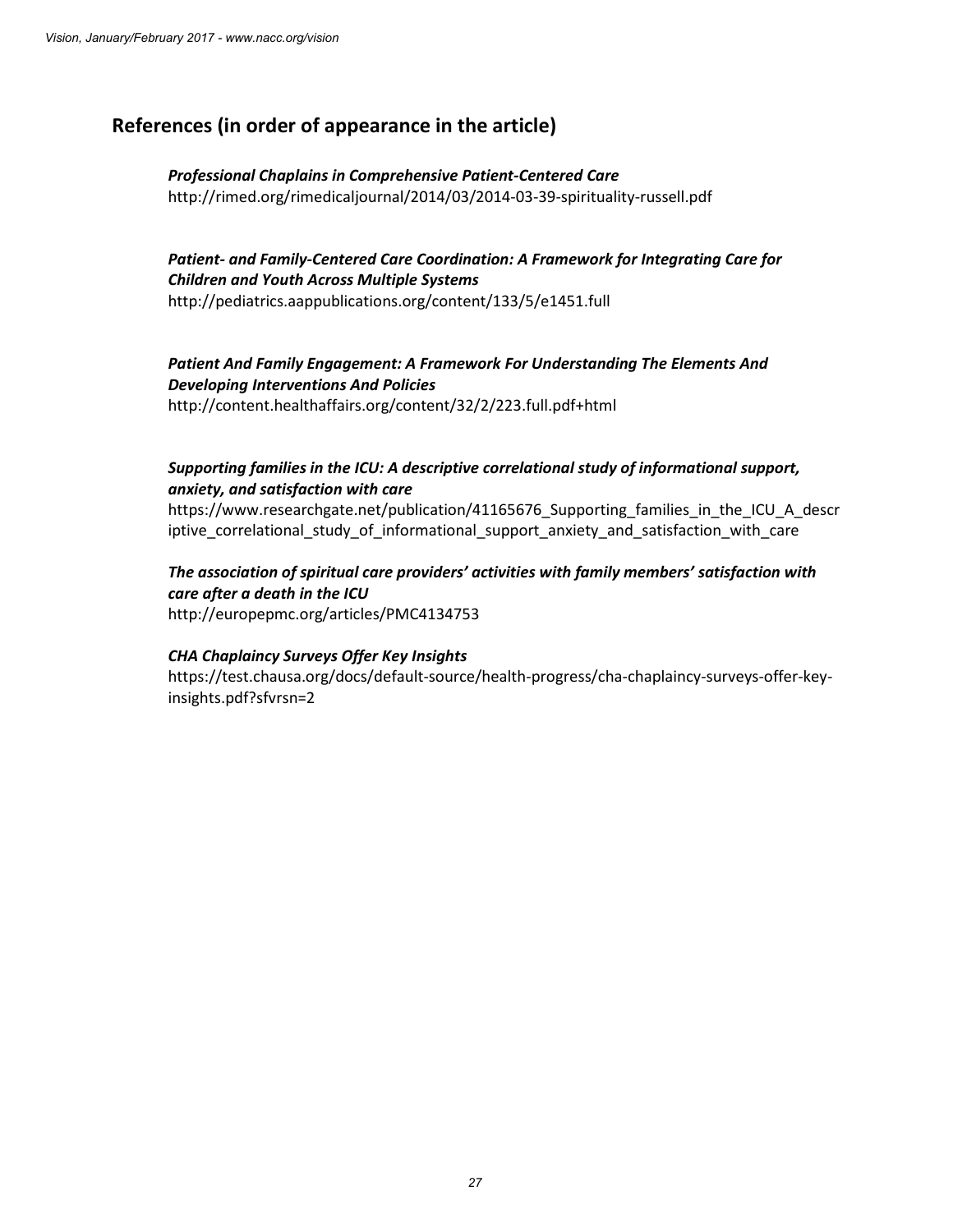# What awaits you at the NACC conference?

We hope that you are marking your calendars and making your plans to attend the NACC's annual national conference April 28-May 1 at the Tamaya Resort in New Mexico. Below are some reflections from members of the planning task force who visited the resort in October.

## Where is this place, Tamaya?

# By Rich Bartoszek Liturgy Chair

This is my third year on the Conference Planning Task Force as liturgy chair, and as in the past years, we scheduled a site visit to the conference hotel. It is the first time we all meet in person, as the majority of our work is done by conference calls. This year, the weekend we all came together was in mid-October, and I traveled with a friend to New Mexico, so that after the planning weekend we could visit in the area for a few days. If you haven't been to this part of the country before, you may want to consider doing the same.

We drove from the airport, and we learned the hard way that Google Maps works better than MapQuest. Without getting lost, it's a 25-minute drive. I had visited the website for the conference hotel (tamaya.regency.hyatt.com/en/hotel/home.html), so I had an idea of what it might be like — but let me say the pictures do NOT do this place justice. I have been to many conferences near airports and in downtown areas, but this place is out in the wilderness, and it is like no other place where the NACC conference has been held before.

There is so much to do at the Hyatt Regency, but it is also so peaceful and relaxing. You will indeed feel like you are at a resort and won't want to leave. The mountain views are breathtaking, and the Rio Grande is an easy 15-minute walk away. There are great trails for walking and hiking, the resort has bikes available at no charge, and there are two large pools and a large whirlpool tub under the stars. The outside patios have fire pits that are lit each night so people can sit outside and enjoy nature (make sure you bring a sweater or a jacket for the evening), and every room has a balcony/patio. There are three restaurants onsite and a small store for coffee, snack items, and souvenirs. All the food we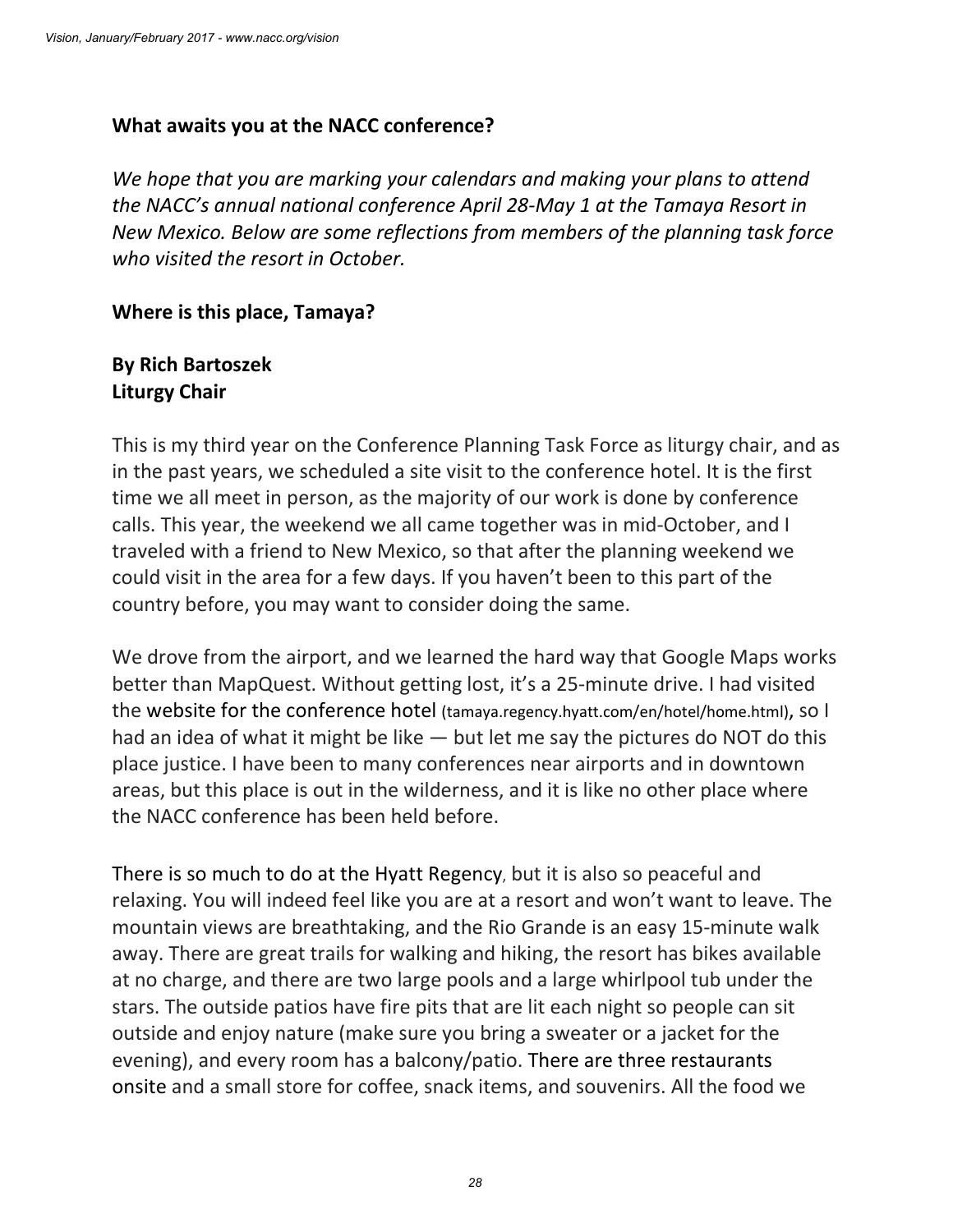sampled during our visit was delicious.

The Stables at Tamaya house horses and other animals. Over half of the horses are rescue animals from the Tamaya Horse Rehabilitation Program, and those interested in riding can schedule a time. The resort also has a spa and a worldclass golf course. If you still need more excitement, or are looking for a different place to dine, the Santa Ana Star Casino (www.santaanastar.com) is only a few minutes away, and the hotel offers a free shuttle service.

Now, this oasis of relaxation is a bit of a drive from the airport, but trust me, it is well worth it, and I can't wait to go back. It really is a very peace-filled place. I hope if you have any concerns about attending the conference, this will help reassure you. As I said, we have never had an NACC conference at a place like this.

See you in April!

### Kiva Time

# By Mary Catherine Casey Local Arrangements Co-Chair

In the Southwest, especially New Mexico, we have communities of Native Americans who are considered part of the Pueblo. Each community stands on its own and has its own name, but may share a language that has common roots. What is unusual about the various Pueblo communities is that the people have lived on that land since their beginnings. The village almost always features a physical structure called a kiva that is used for religious and political needs. This sacred space is often a circular structure that is either underground or partly above ground. One enters the kiva by a ladder (if it is underground) or through a smaller door that a person must bend down to access. The rules for the use of the kiva are very specific and vary according to the particular Pueblo.

As you prepare to attend the NACC national conference, put a red-flagged note on your calendar and under it, place a note: "Explore inner kiva." Next make a mental or physical list of specific stories that you hold, shelter, or push away. You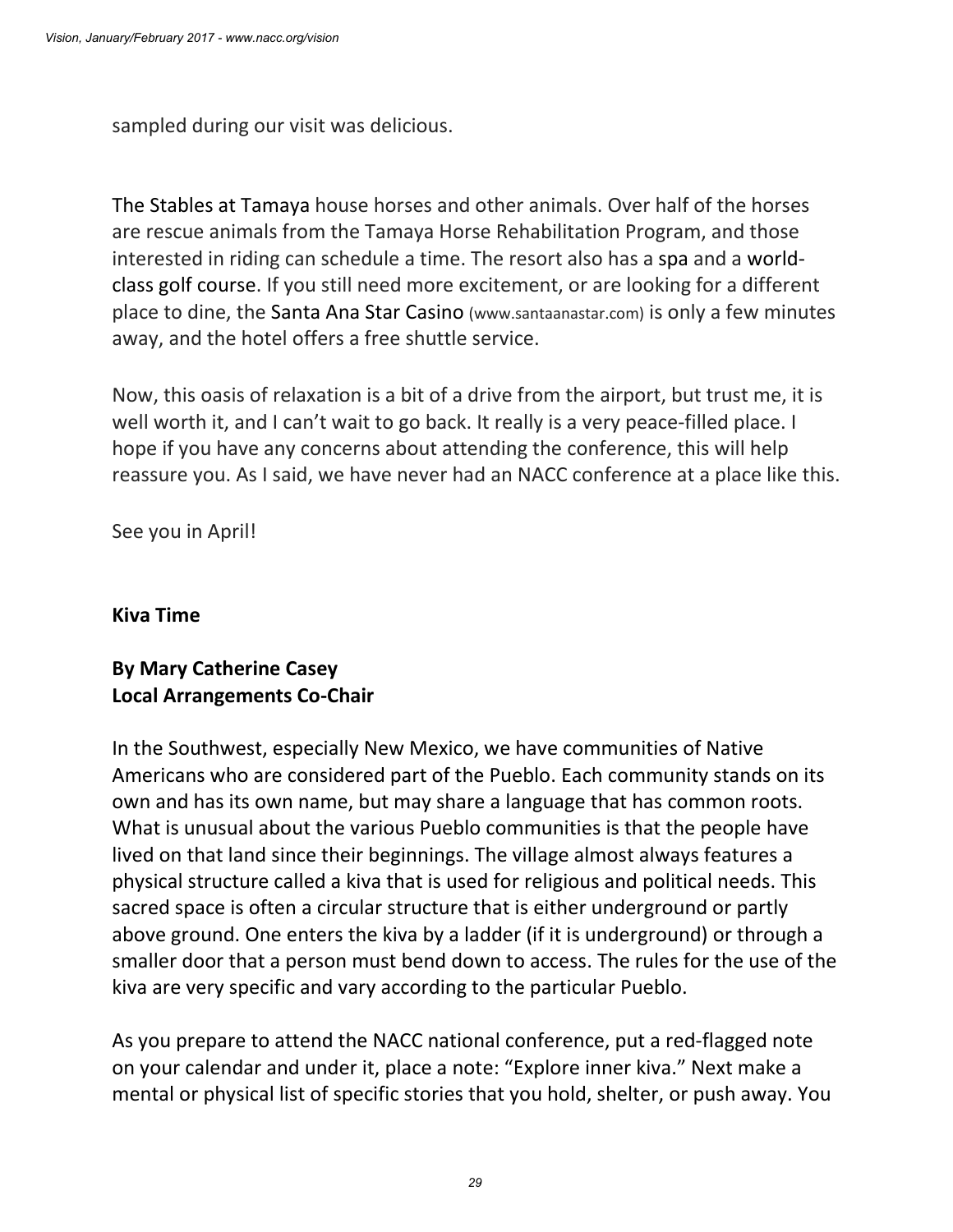may designate some times during the conference as kiva time. In your own inner kiva, take the opportunity to discover how you have walked the road to Emmaus and with whom you have walked.

The landscape surrounding Tamaya is anointed with mountains, scattered mesquite, and juniper trees. There is a simplicity of colors that allow one to be present with oneself on several levels; choose that place that deepens and widens your inner kiva. Climb down the ladder or bend down in order to enter. Be ready to meet Jesus as he waits to break the bread and share wine with you. Invite your eyes to be opened as he reveals himself through the new and old stories that will be stirred by the wisdom and challenges of our plenary speakers and workshop presenters.

See you in April 2017. The road has been prepared, and the inner kiva awaits you, your stories, and what is to be revealed.

## The spirituality of Tamaya

## By Tom Chirdo Plenary Speaker Chair

The 2017 National Conference will take place at the Tamaya Resort and Spa, located on the Tamaya Indian Reservation in Santa Ana Pueblo, NM. More than 800 tribal members call the Pueblo of Tamaya home. As a member of the Planning Committee Task Force, I visited the resort in October. The moment I first traversed the winding road, I began to get a sense of the deep spirituality embodied within the Tamaya resort, the land, and the people.

Tamaya, the ancient name of the Pueblo of Santa Ana, means a quiet and peaceful place. The winding road intentionally symbolizes an invitation to cast aside our worries and concerns as we enter this beautiful place. The spoken and unspoken message of Tamaya is: "We invite you to come and take care of yourself." I reflected upon how this concept connected with the Emmaus journey.

Having lived mostly on the East Coast, I had little idea of what New Mexico living was like. The clear sky and dry climate were refreshing. The strong sun mixed with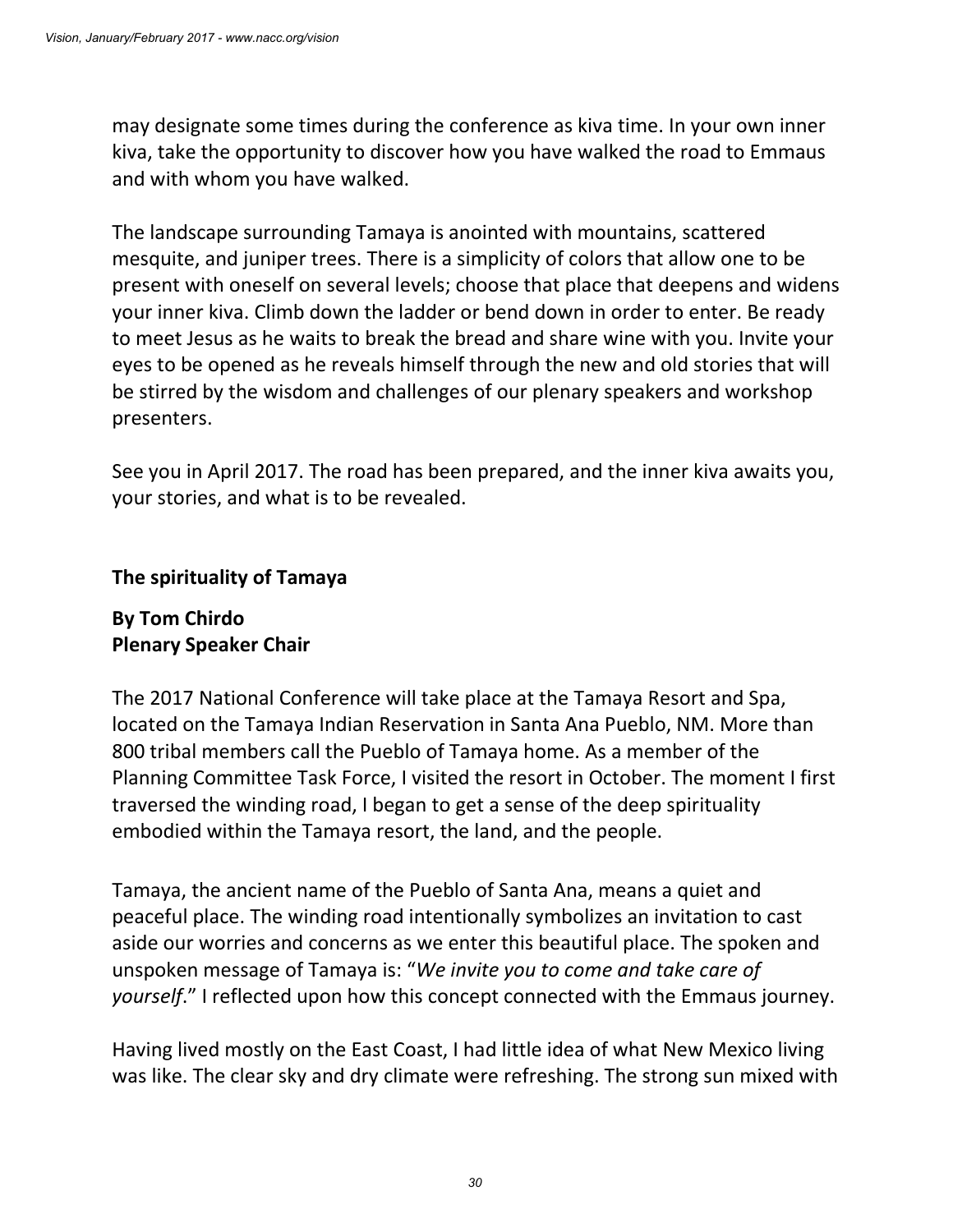cool air was delightful. I saw no potholes. The New Mexico cuisine was a delight to the senses. In short, I saw nothing in New Mexico that wasn't awesome.

Walking the path that led to the Rio Grande was a touching experience as well. I discovered that entering into the Tamaya experience with an attitude of openness led to unexpected delights and meaningful insights. It led to deeper connection to self, others, and God. I felt a new enthusiasm to follow my call.

I hope that you, too, will be able to experience Tamaya this coming April!

#### Southwest Native American Art

# By Eve Corcoran Local Arrangements Co-Chair

Southwest Indian art is probably the most distinctive and best-known of Native American artistic traditions. Most southwestern tribes have remained in or near their ancestral lands, suffering less interruption of their traditions than the eastern tribes.

Southwestern Indian art forms not only influence the popular culture of the region at large, they also remain as thriving, unbroken artistic traditions of the native people who first created them.

The Tamaya Resort hallways are galleries in and of themselves. Beautiful paintings, weavings, and sculptures adorn the resort. Come and enjoy a taste of the Southwest's creative heart.

The arts and crafts that Southwest Indian artists are best known for include the kachina dolls of the Hopi and sandpaintings of the Navajo; beautiful pottery, particularly by Pueblo Indian artists; woven blankets and rugs, particularly by the Navajos; and many different styles of fine basketry and silver and turquoise jewelry.

While Christianity has heavily influenced their religious practices, many Pueblo and tribal communities have reclaimed their traditional celebrations. Their traditions are honored at various feast days and calendar times throughout the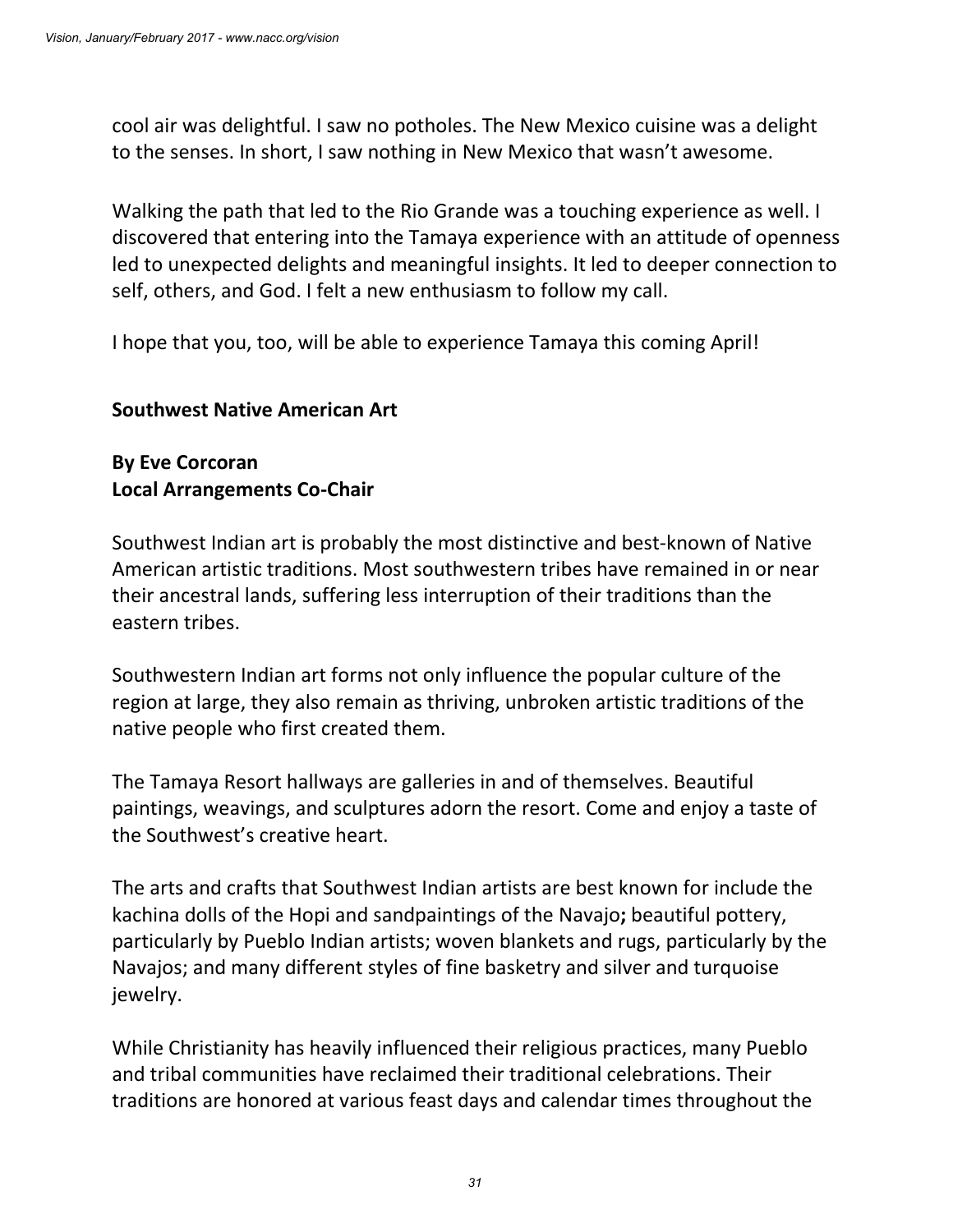year. The ceremonies are not open to non-native persons but may generally include dance, drumming, chanting, playing the flute, and sacred song. Most of the traditions are oral, so the art of storytelling is sacred to many of the native people.

The following photos depict examples of the art created by native artisans, and the particular artist or gallery where the art is on display/for purchase.

For more information, a helpful link might be: www.native-languages.org/southwestern.htm

#### Kachina House

Southwest silver and turquoise jewelry, pottery, and kachina dolls from Hopi and Pueblo Indian artists. (http://www.kachinahouse.com/)

#### Canyon Country Originals

Navajo rugs, Pueblo pottery, and other Native Southwestern crafts for sale online. (http://www.canyonart.com/)

## Yazzie's Indian Art

Classic and contemporary Southwest jewelry designs by an award-winning Navajo silversmith.

## D.Y. Begay's Navajo Weaving Studio

Southwestern rugs by an award-winning Navajo weaver. (www.navajo-indian.com)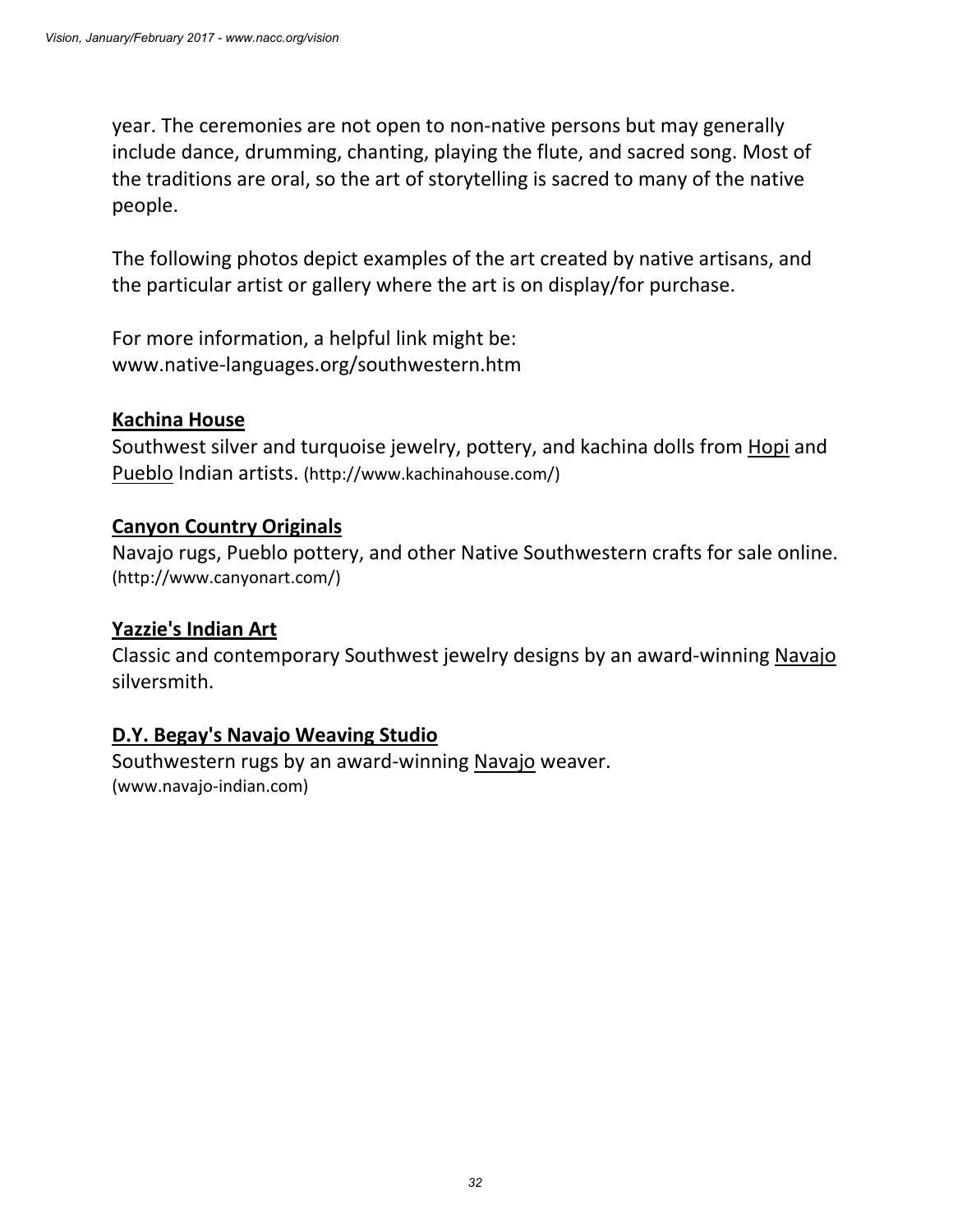# Spiritual Care in a Public Healthcare System

Jonathan Pye, Peter Sedgwick and Andrew Todd (editors), Critical Care: Delivering Spiritual Care in Healthcare Contexts. Jessica Kingsley Publishers, 2015. 280 pp. \$34.95

# By Dan McGill

During the 2012 presidential campaign, Barack Obama's healthcare reform received an emotional boost when the London Olympics commenced with a depiction of British history that specially highlighted their National Health Service, founded in 1948. While the British celebrate their publicly funded system, politicians in the United States threatened then and still do to dismantle "Obamacare."

While large differences remain between British and American approaches to public health, Critical Care: Delivering Spiritual Care in Healthcare Contexts (containing chapters from 16 contributors, including the book's three editors) shows that negotiating spiritual care in a public health system presents very similar challenges on both sides of the Atlantic.

The first part, "Constructing Spiritual Care," makes clear that medicine has operated in a sacred space since time immemorial. Not just modern-day chaplains but all medical personnel, from modern doctors and nurses to ancient healers, have trod upon holy ground whenever they tended to the embodied person. But in a world where the disciplined and often mechanical practice of science has been so effective in treating many diseases, the sacred domain of the human can easily be profaned. For example, pain-control strategies often take scant regard for human suffering, dismissing it as a mechanical problem to be quickly remedied by painkillers or antidepressants.

Yet, as the second part, "Negotiating Spiritual Care in Public," points out, even though spiritual care can provide an essential element in healthcare, negotiating how it does so presents real challenges. For example, public healthcare tends to operate out of a much more general theology than any one denomination or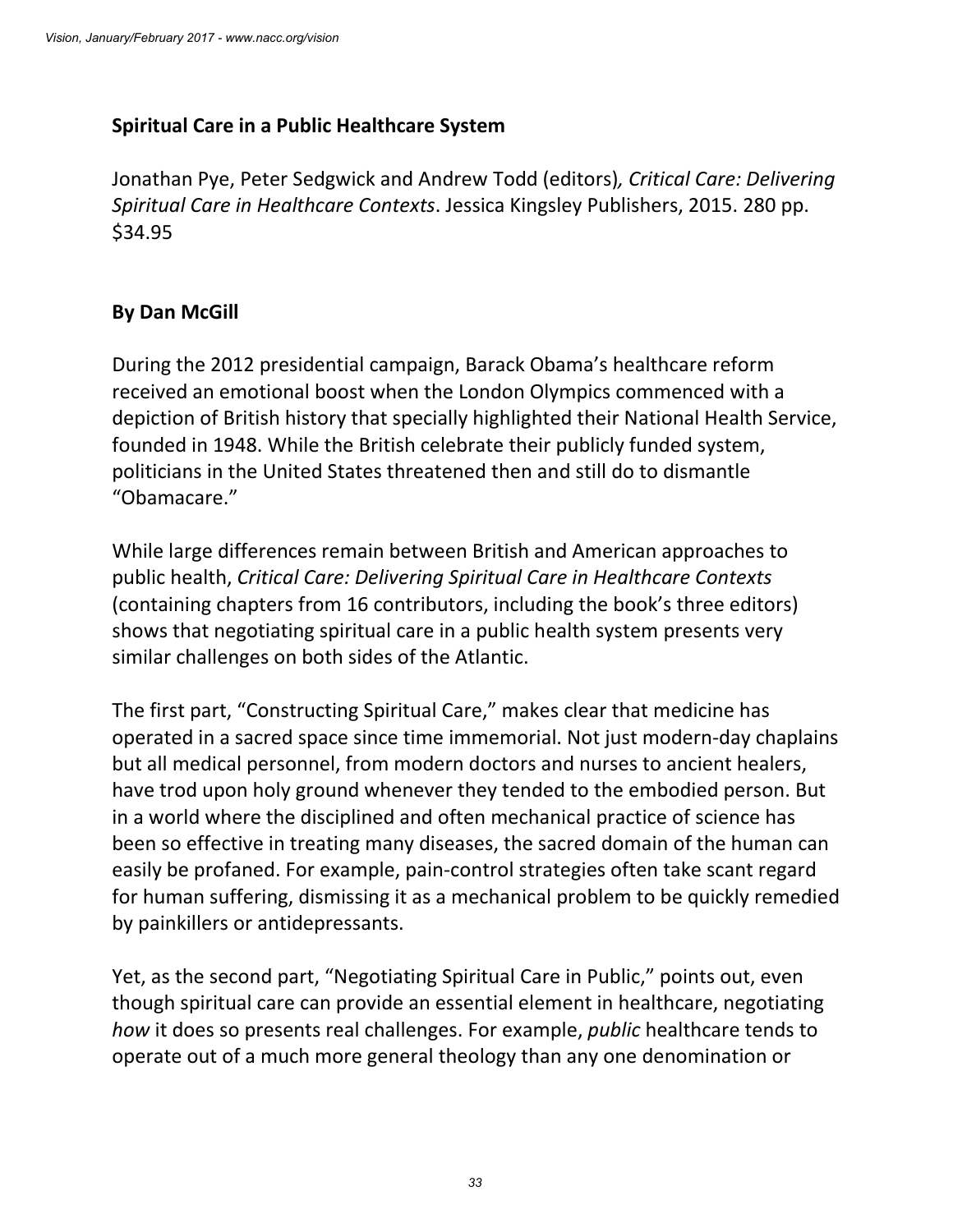religion might possess. Politics, limited economic resources, and massive cultural changes are reshaping spiritual care inevitably in the public sphere.

The same political, economic, and cultural pressures, as well as the dominant rational/medical model of care, make spiritual care research necessary, not only to sustain the role of chaplains and other spiritual caregivers, but also to enlighten the path forward. The essays of the third section, "Researching Spiritual Care," focus on research to make spiritual care visible in three particular areas: mental health; managing volunteers and their own beliefs; and critically observing spiritual care in an acute setting.

The final section highlights "Critical Issues in Spiritual Care" focusing in particular on suffering and the spiritual self; assisted suicide in the context of incurable mental illness; the effect of spiritual care upon mild cognitive impairment (related to dementia); and spiritual care in a children's hospice.

Taken as a whole, this book presents the opportunity to reflect with spiritual care colleagues in Great Britain, who in turn are likewise reflecting on spiritual care in the United States.

Dan McGill, BCC, is staff chaplain at Dignity Health Marian Regional Medical Center in Santa Maria, CA.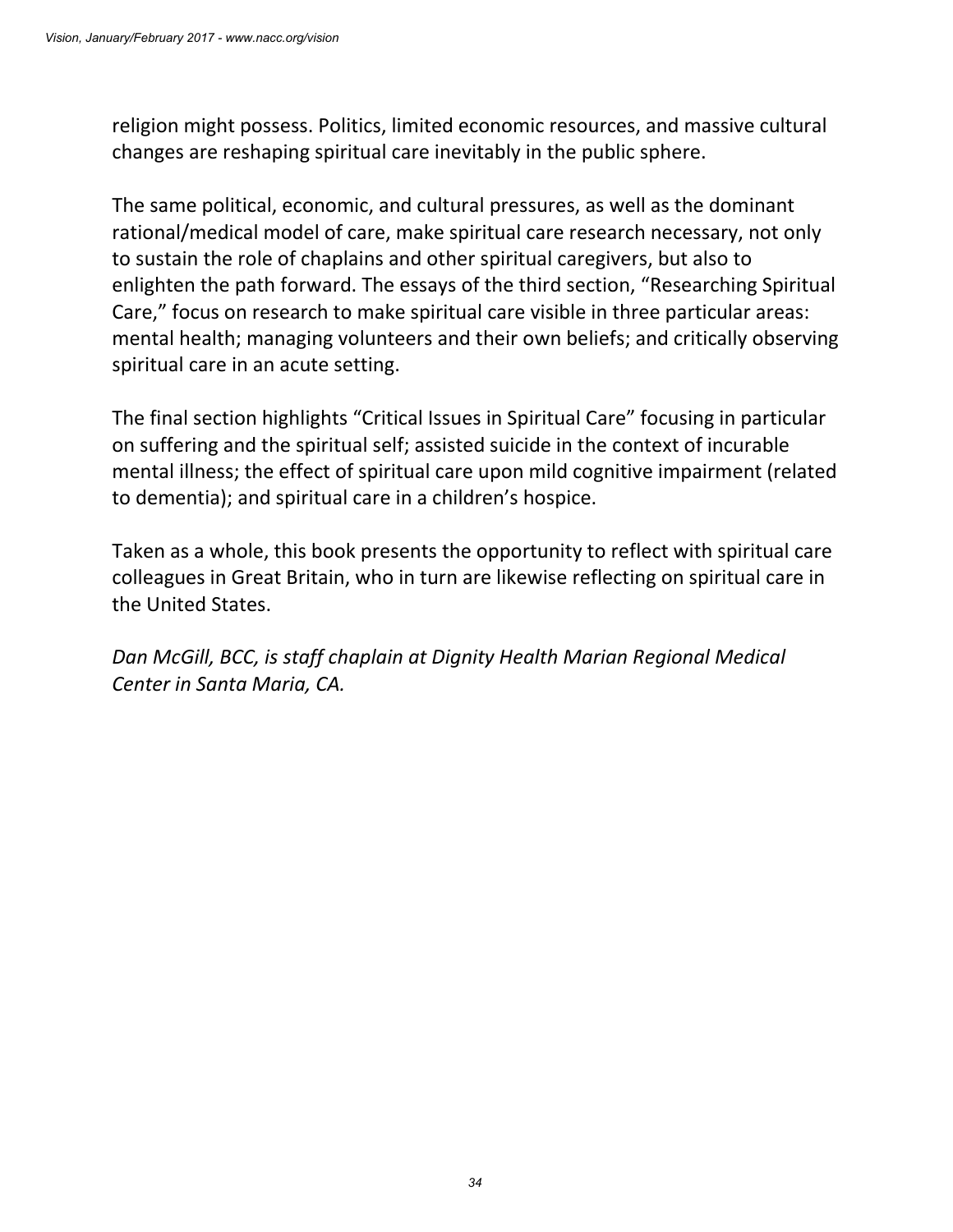# Finding the spirituality in all of life

Charles W. Sidoti, Simple Contemplative Spirituality. Amor Deus Publishing, 2016, 98 pages.

# By Martin Folan

"Spirituality," writes Christina Puchalski, director of the George Washington Institute for Spirituality and Health, "is the aspect of humanity that refers to the way individuals seek and express meaning and purpose and the way they experience their connectedness to the moment, to self, to others, to nature."

Charles W. Sidoti's second book, Simple Contemplative Spirituality, presents a treasure chest of golden spiritual nuggets, as you mine through 22 stories of how to view all of life as spiritual.

Sidoti, a member of the NACC, walks through his stories in the sandals of Jesus, and offers truer and richer glimpses of life. His stories invite you to discover a new awareness of God's presence in museums, through neurologist Sigmund Freud, the Wizard of Oz, the wisdom of Confucius, and the popular 1960s game show Let's Make a Deal, where contestants could risk their cash in hand for what remained hidden behind doors 1, 2, or 3. Risk could yield grand prizes or a gag prize.

"The need to let go of something, risking what we already have for the possibility of obtaining something better, often gets played out in our real lives," he said. "It happens when we agonize over important choices. We may need to decide whether to leave our current job to take another that we have been offered.

"The struggle we often face in making important life choices is that we must let go of something, trade it away in the hope of trading up, with the ever present fear of getting 'Zonked.'"

While what's past is past and cannot be changed, Simple Contemplative Spirituality offers new frameworks in which to place past experiences – ordinary, simple and practical  $-$  so that past wounds may be healed, new avenues to joy may be traveled, and deeper meaning may be discovered.